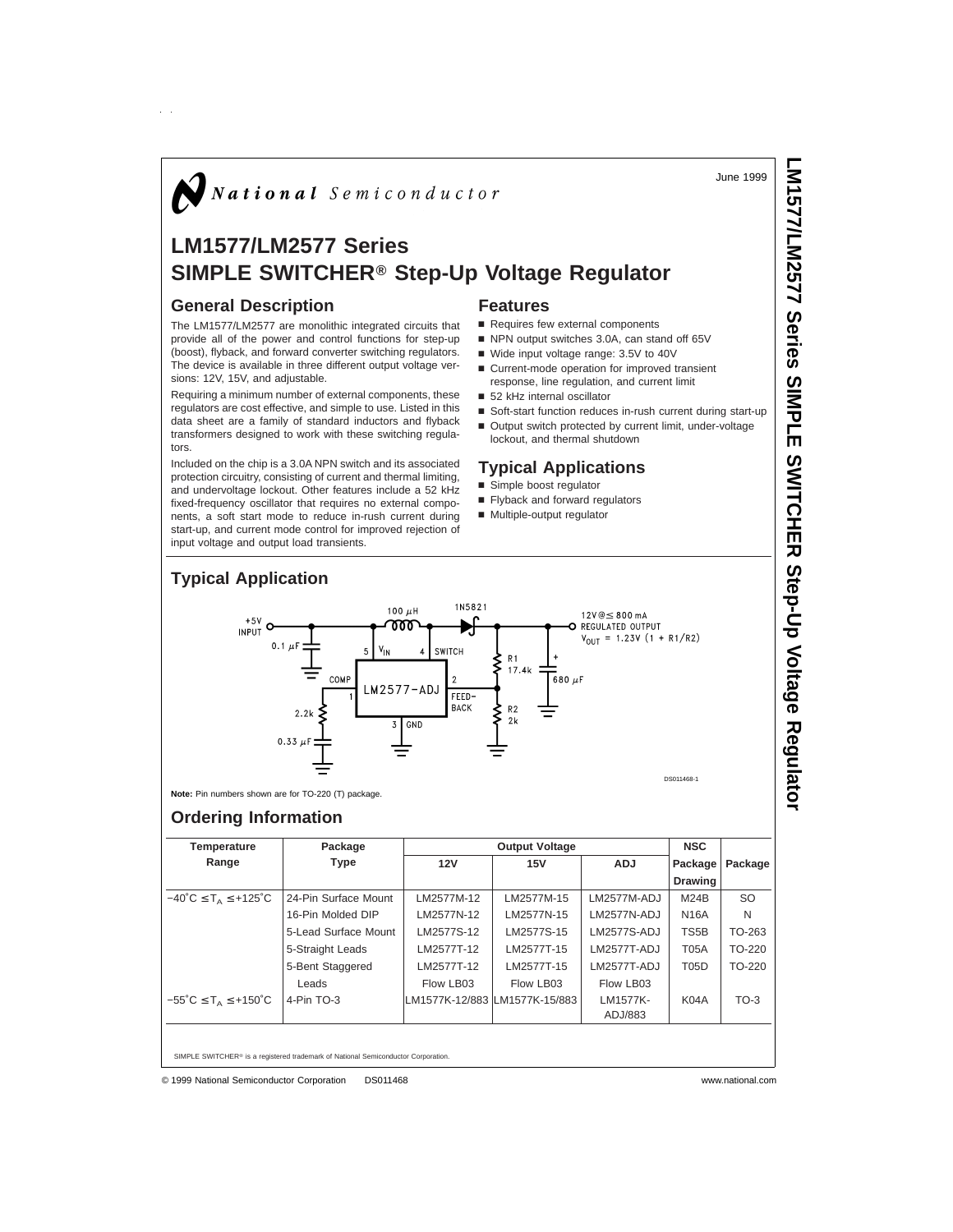## **Absolute Maximum Ratings (Note 1)**

 $\alpha=1$ 

**If Military/Aerospace specified devices are required, please contact the National Semiconductor Sales Office/ Distributors for availability and specifications.**

| Supply Voltage                 | 45V                                 |
|--------------------------------|-------------------------------------|
| Output Switch Voltage          | 65V                                 |
| Output Switch Current (Note 2) | 6.0A                                |
| Power Dissipation              | <b>Internally Limited</b>           |
| Storage Temperature Range      | $-65^{\circ}$ C to $+150^{\circ}$ C |
| Lead Temperature               |                                     |
| (Soldering, 10 sec.)           | $260^{\circ}$ C                     |
| Maximum Junction Temperature   | $150^{\circ}$ C                     |

Minimum ESD Rating  $(C = 100 \text{ pF}, R = 1.5 \text{ k}\Omega)$  2 kV

# **Operating Ratings**

| Supply Voltage               | $3.5V \leq V_{IN} \leq 40V$                                    |
|------------------------------|----------------------------------------------------------------|
| <b>Output Switch Voltage</b> | $0V \leq V_{SWITCH} \leq 60V$                                  |
| <b>Output Switch Current</b> | $I_{SWITCH} \leq 3.0A$                                         |
| Junction Temperature Range   |                                                                |
| LM1577                       | $-55^{\circ}$ C $\leq$ T <sub>1</sub> $\leq$ +150 $^{\circ}$ C |
| LM2577                       | $-40^{\circ}C \leq T_1 \leq +125^{\circ}C$                     |
|                              |                                                                |

+125°C

# **Electrical Characteristics— LM1577-12, LM2577-12**

Specifications with standard type face are for T<sub>J</sub> = 25˚C, and those in **bold type face** apply over full **Operating Temperature**<br>**Range**. Unless otherwise specified, V<sub>IN</sub> = 5V, and I<sub>SWITCH</sub> = 0.

|                            |                                                       |                                              |                | LM1577-12    | LM2577-12   | <b>Units</b>  |
|----------------------------|-------------------------------------------------------|----------------------------------------------|----------------|--------------|-------------|---------------|
| Symbol                     | <b>Parameter</b>                                      | <b>Conditions</b>                            | <b>Typical</b> | Limit        | Limit       | (Limits)      |
|                            |                                                       |                                              |                | (Notes 3, 4) | (Note 5)    |               |
|                            | <b>SYSTEM PARAMETERS</b> Circuit of Figure 1 (Note 6) |                                              |                |              |             |               |
| $V_{OUT}$                  | Output Voltage                                        | $V_{IN}$ = 5V to 10V                         | 12.0           |              |             | $\vee$        |
|                            |                                                       | $I_{I \text{ OAD}}$ = 100 mA to 800 mA       |                | 11.60/11.40  | 11.60/11.40 | V(min)        |
|                            |                                                       | (Note 3)                                     |                | 12.40/12.60  | 12.40/12.60 | V(max)        |
| $\Delta V_{\rm OUT}$       | Line Regulation                                       | $V_{IN}$ = 3.5V to 10V                       | 20             |              |             | mV            |
| $\Delta V_{IN}$            |                                                       | $I_{LOAD}$ = 300 mA                          |                | 50/100       | 50/100      | mV(max)       |
| <b>AVOUT</b>               | Load Regulation                                       | $V_{IN} = 5V$                                | 20             |              |             | mV            |
| $\Delta$ LOAD              |                                                       | $I_{\text{LOAD}}$ = 100 mA to 800 mA         |                | 50/100       | 50/100      | mV(max)       |
| η                          | Efficiency                                            | $V_{IN} = 5V$ , $I_{LOAD} = 800$ mA          | 80             |              |             | %             |
| <b>DEVICE PARAMETERS</b>   |                                                       |                                              |                |              |             |               |
| $I_{\rm S}$                | Input Supply Current                                  | $V_{\text{FEEDBACK}}$ = 14V (Switch Off)     | 7.5            |              |             | mA            |
|                            |                                                       |                                              |                | 10.0/14.0    | 10.0/14.0   | mA(max)       |
|                            |                                                       | $I_{SWITCH}$ = 2.0A                          | 25             |              |             | mA            |
|                            |                                                       | $V_{\text{COMP}} = 2.0V$ (Max Duty Cycle)    |                | 50/85        | 50/85       | mA(max)       |
| $V_{UV}$                   | Input Supply                                          | $I_{SWITCH}$ = 100 mA                        | 2.90           |              |             | $\vee$        |
|                            | Undervoltage Lockout                                  |                                              |                | 2.70/2.65    | 2.70/2.65   | V(min)        |
|                            |                                                       |                                              |                | 3.10/3.15    | 3.10/3.15   | V(max)        |
| $f_{\Omega}$               | <b>Oscillator Frequency</b>                           | Measured at Switch Pin                       | 52             |              |             | kHz           |
|                            |                                                       | $ISWITCH = 100 mA$                           |                | 48/42        | 48/42       | kHz(min)      |
|                            |                                                       |                                              |                | 56/62        | 56/62       | kHz(max)      |
| $V_{REF}$                  | Output Reference                                      | Measured at Feedback Pin                     |                |              |             | $\mathcal{U}$ |
|                            | Voltage                                               | $V_{IN}$ = 3.5V to 40V                       | 12             | 11.76/11.64  | 11.76/11.64 | V(min)        |
|                            |                                                       | $V_{\text{COMP}} = 1.0V$                     |                | 12.24/12.36  | 12.24/12.36 | V(max)        |
| $\Delta V_{REF}$           | <b>Output Reference</b>                               | $V_{IN}$ = 3.5V to 40V                       | $\overline{7}$ |              |             | mV            |
| $\Delta V_{IN}$            | Voltage Line Regulator                                |                                              |                |              |             |               |
| $\mathsf{R}_{\mathsf{FB}}$ | Feedback Pin Input                                    |                                              | 9.7            |              |             | kΩ            |
|                            | Resistance                                            |                                              |                |              |             |               |
| $G_{M}$                    | Error Amp                                             | $I_{\text{COMP}} = -30 \mu A$ to +30 $\mu A$ | 370            |              |             | umho          |
|                            | Transconductance                                      | $V_{\text{COMP}} = 1.0V$                     |                | 225/145      | 225/145     | umho(min)     |
|                            |                                                       |                                              |                | 515/615      | 515/615     | µmho(max)     |
| $A_{\text{VOL}}$           | Error Amp                                             | $V_{\text{COMP}} = 1.1V$ to 1.9V             | 80             |              |             | V/V           |
|                            | Voltage Gain                                          | $R_{\text{COMP}} = 1.0 M\Omega$              |                | 50/25        | 50/25       | V/V(min)      |
|                            |                                                       | (Note 7)                                     |                |              |             |               |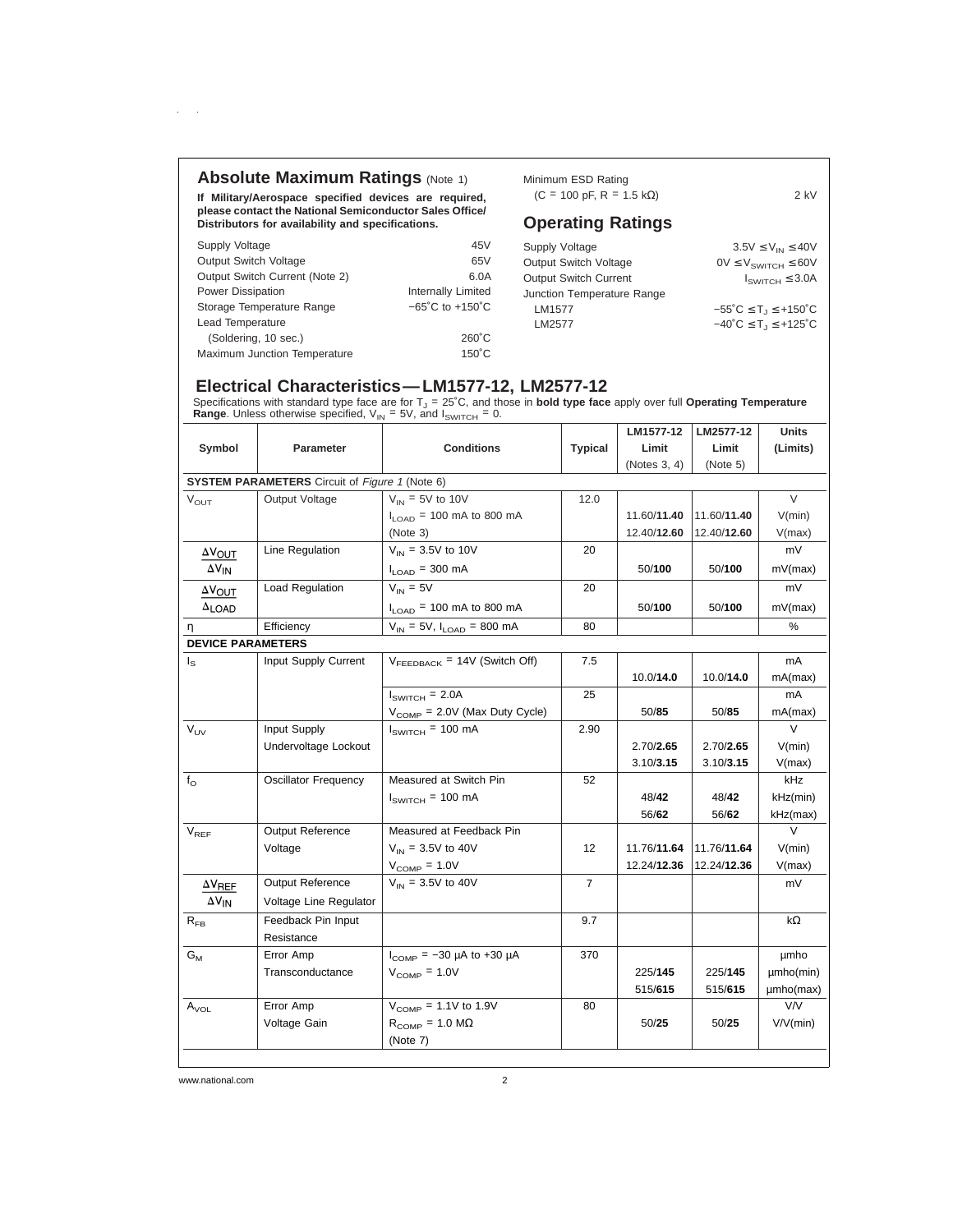| Electrical Characteristics - LM1577-12, LM2577-12 (Continued) |                        |                                                                                                                                                                                                                                         |                |              |           |               |
|---------------------------------------------------------------|------------------------|-----------------------------------------------------------------------------------------------------------------------------------------------------------------------------------------------------------------------------------------|----------------|--------------|-----------|---------------|
|                                                               |                        | Specifications with standard type face are for $T_A = 25^\circ C$ , and those in <b>bold type face</b> apply over full <b>Operating Temperature</b><br><b>Range.</b> Unless otherwise specified, $V_{IN} = 5V$ , and $I_{SWITCH} = 0$ . |                |              |           |               |
|                                                               |                        |                                                                                                                                                                                                                                         |                | LM1577-12    | LM2577-12 | <b>Units</b>  |
| Symbol                                                        | Parameter              | <b>Conditions</b>                                                                                                                                                                                                                       | <b>Typical</b> | Limit        | Limit     | (Limits)      |
|                                                               |                        |                                                                                                                                                                                                                                         |                | (Notes 3, 4) | (Note 5)  |               |
| <b>DEVICE PARAMETERS</b>                                      |                        |                                                                                                                                                                                                                                         |                |              |           |               |
|                                                               | Error Amplifier        | <b>Upper Limit</b>                                                                                                                                                                                                                      | 2.4            |              |           | $\vee$        |
|                                                               | <b>Output Swing</b>    | $V_{\text{FFDBACK}}$ = 10.0V                                                                                                                                                                                                            |                | 2.2/2.0      | 2.2/2.0   | V(min)        |
|                                                               |                        | Lower Limit                                                                                                                                                                                                                             | 0.3            |              |           | $\vee$        |
|                                                               |                        | $V_{\text{FEDBACK}}$ = 15.0V                                                                                                                                                                                                            |                | 0.40/0.55    | 0.40/0.55 | V(max)        |
|                                                               | <b>Error Amplifier</b> | $V_{\text{FEEBBACK}}$ = 10.0V to 15.0V                                                                                                                                                                                                  | ±200           |              |           | μA            |
|                                                               | <b>Output Current</b>  | $V_{\text{COMP}} = 1.0V$                                                                                                                                                                                                                |                | ±130/±90     | ±130/±90  | $\mu A$ (min) |
|                                                               |                        |                                                                                                                                                                                                                                         |                | ±300/±400    | ±300/±400 | $\mu A(max)$  |
| $I_{SS}$                                                      | Soft Start Current     | $V_{\text{FFDBACK}}$ = 10.0V                                                                                                                                                                                                            | 5.0            |              |           | μA            |
|                                                               |                        | $V_{\text{COMP}} = 0V$                                                                                                                                                                                                                  |                | 2.5/1.5      | 2.5/1.5   | $\mu A$ (min) |
|                                                               |                        |                                                                                                                                                                                                                                         |                | 7.5/9.5      | 7.5/9.5   | $\mu A(max)$  |
| D                                                             | Maximum Duty Cycle     | $V_{\text{COMP}} = 1.5V$                                                                                                                                                                                                                | 95             |              |           | $\%$          |
|                                                               |                        | $I_{SWITCH}$ = 100 mA                                                                                                                                                                                                                   |                | 93/90        | 93/90     | $%$ (min)     |
| <b>Alswitch</b>                                               | Switch                 |                                                                                                                                                                                                                                         | 12.5           |              |           | AV            |
| $\Delta V_{\rm COMP}$                                         | Transconductance       |                                                                                                                                                                                                                                         |                |              |           |               |
| Ч.                                                            | Switch Leakage         | $V_{SWITCH}$ = 65V                                                                                                                                                                                                                      | 10             |              |           | μA            |
|                                                               | Current                | $V_{\text{FEDBACK}}$ = 15V (Switch Off)                                                                                                                                                                                                 |                | 300/600      | 300/600   | $\mu A(max)$  |
| $\mathsf{V}_{\mathsf{SAT}}$                                   | Switch Saturation      | $I_{SWITCH}$ = 2.0A                                                                                                                                                                                                                     | 0.5            |              |           | $\vee$        |
|                                                               | Voltage                | $V_{\text{COMP}}$ = 2.0V (Max Duty Cycle)                                                                                                                                                                                               |                | 0.7/0.9      | 0.7/0.9   | V(max)        |
|                                                               | <b>NPN Switch</b>      |                                                                                                                                                                                                                                         | 4.5            |              |           | $\mathsf{A}$  |
|                                                               | <b>Current Limit</b>   |                                                                                                                                                                                                                                         |                | 3.7/3.0      | 3.7/3.0   | A(min)        |
|                                                               |                        |                                                                                                                                                                                                                                         |                | 5.3/6.0      | 5.3/6.0   | A(max)        |

### **Electrical Characteristics— LM1577-15, LM2577-15**

 $\mathcal{L}^{\text{max}}$ 

Specifications with standard type face are for T<sub>J</sub> = 25˚C, and those in **bold type face** apply over full **Operating Temperature**<br>**Range**. Unless otherwise specified, V<sub>IN</sub> = 5V, and I<sub>SWITCH</sub> = 0.

|                          |                                                              |                                        |         | LM1577-15        | LM2577-15   | <b>Units</b> |
|--------------------------|--------------------------------------------------------------|----------------------------------------|---------|------------------|-------------|--------------|
| Symbol                   | <b>Parameter</b>                                             | <b>Conditions</b>                      | Typical | Limit            | Limit       | (Limits)     |
|                          |                                                              |                                        |         | (Notes $3, 4$ )  | (Note 5)    |              |
|                          | <b>SYSTEM PARAMETERS</b> Circuit of <i>Figure 2</i> (Note 6) |                                        |         |                  |             |              |
| $V_{\text{OUT}}$         | Output Voltage                                               | $V_{IN}$ = 5V to 12V                   | 15.0    |                  |             | $\vee$       |
|                          |                                                              | $I_{1 \text{ OAD}}$ = 100 mA to 600 mA |         | 14.50/14.25      | 14.50/14.25 | V(min)       |
|                          |                                                              | (Note 3)                               |         | 15.50/15.75      | 15.50/15.75 | V(max)       |
| $\Delta V_{\text{OUT}}$  | Line Regulation                                              | $V_{IN}$ = 3.5V to 12V                 | 20      | 50/100<br>50/100 |             | mV           |
| $\Delta V_{IN}$          |                                                              | $I_{LOAD}$ = 300 mA                    |         |                  |             | mV(max)      |
| $\Delta V_{\text{OUT}}$  | Load Regulation                                              | $V_{IN} = 5V$                          | 20      |                  |             | mV           |
| $\Delta$ LOAD            |                                                              | $I_{1 \text{ OAD}}$ = 100 mA to 600 mA |         | 50/100<br>50/100 |             | mV(max)      |
| η                        | Efficiency                                                   | $V_{IN}$ = 5V, $I_{I OAD}$ = 600 mA    | 80      |                  |             | $\%$         |
| <b>DEVICE PARAMETERS</b> |                                                              |                                        |         |                  |             |              |
| $I_{\rm S}$              | Input Supply Current                                         | $V_{\text{FEEBBACK}}$ = 18.0V          | 7.5     |                  |             | mA           |
|                          |                                                              | (Switch Off)                           |         | 10.0/14.0        | 10.0/14.0   | mA(max)      |
|                          |                                                              | $ISWITCH = 2.0A$                       | 25      |                  |             | mA           |
|                          |                                                              | $V_{\text{COMP}} = 2.0V$               |         | 50/85            | 50/85       | mA(max)      |
|                          |                                                              | (Max Duty Cycle)                       |         |                  |             |              |
| $V_{UV}$                 | Input Supply                                                 | $I_{SWITCH}$ = 100 mA                  | 2.90    |                  |             | $\vee$       |

3 www.national.com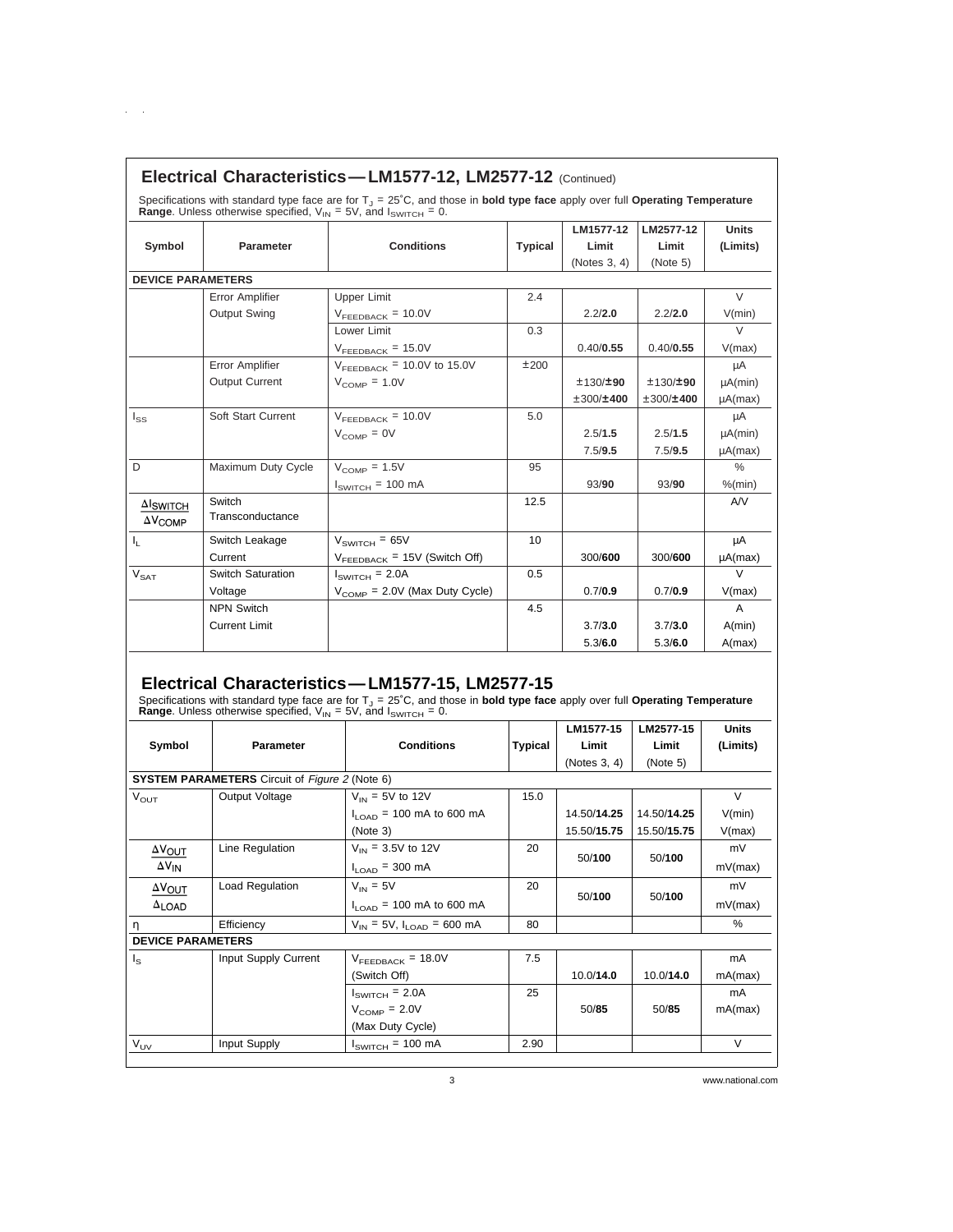|                          | Specifications with standard type face are for $T_J = 25^\circ C$ , and those in <b>bold type face</b> apply over full <b>Operating Temperature</b> Range. Unless otherwise specified, $V_{IN} = 5V$ , and $I_{SWITCH} = 0$ . |                                       |                | LM1577-15       | LM2577-15   | <b>Units</b>  |
|--------------------------|-------------------------------------------------------------------------------------------------------------------------------------------------------------------------------------------------------------------------------|---------------------------------------|----------------|-----------------|-------------|---------------|
| Symbol                   | Parameter                                                                                                                                                                                                                     | <b>Conditions</b>                     | <b>Typical</b> | Limit           | Limit       | (Limits)      |
|                          |                                                                                                                                                                                                                               |                                       |                | (Notes $3, 4$ ) | (Note 5)    |               |
| <b>DEVICE PARAMETERS</b> |                                                                                                                                                                                                                               |                                       |                |                 |             |               |
|                          | Undervoltage                                                                                                                                                                                                                  |                                       |                | 2.70/2.65       | 2.70/2.65   | V(min)        |
|                          | Lockout                                                                                                                                                                                                                       |                                       |                | 3.10/3.15       | 3.10/3.15   | V(max)        |
| $f_{\odot}$              | <b>Oscillator Frequency</b>                                                                                                                                                                                                   | Measured at Switch Pin                | 52             |                 |             | kHz           |
|                          |                                                                                                                                                                                                                               | $ISWITCH = 100 mA$                    |                | 48/42           | 48/42       | kHz(min)      |
|                          |                                                                                                                                                                                                                               |                                       |                | 56/62           | 56/62       | kHz(max)      |
| $V_{REF}$                | <b>Output Reference</b>                                                                                                                                                                                                       | Measured at Feedback Pin              |                |                 |             | $\vee$        |
|                          | Voltage                                                                                                                                                                                                                       | $V_{IN}$ = 3.5V to 40V                | 15             | 14.70/14.55     | 14.70/14.55 | V(min)        |
|                          |                                                                                                                                                                                                                               | $V_{\text{COMP}} = 1.0V$              |                | 15.30/15.45     | 15.30/15.45 | V(max)        |
| $\Delta V_{REF}$         | Output Reference                                                                                                                                                                                                              | $V_{IN}$ = 3.5V to 40V                | 10             |                 |             | mV            |
| $\Delta V_{IN}$          | Voltage Line Regulation                                                                                                                                                                                                       |                                       |                |                 |             |               |
| $R_{FB}$                 | Feedback Pin Input                                                                                                                                                                                                            |                                       | 12.2           |                 |             | kΩ            |
|                          | Voltage Line Regulator                                                                                                                                                                                                        |                                       |                |                 |             |               |
| $G_{M}$                  | Error Amp                                                                                                                                                                                                                     | $I_{\text{COMP}}$ = -30 µA to +30 µA  | 300            |                 |             | umho          |
|                          | Transconductance                                                                                                                                                                                                              | $V_{\text{COMP}} = 1.0V$              |                | 170/110         | 170/110     | umho(min)     |
|                          |                                                                                                                                                                                                                               |                                       |                | 420/500         | 420/500     | µmho(max)     |
| $A_{\text{VOL}}$         | Error Amp                                                                                                                                                                                                                     | $V_{\text{COMP}}$ = 1.1V to 1.9V      | 65             |                 |             | <b>V/V</b>    |
|                          | Voltage Gain                                                                                                                                                                                                                  | $R_{COMP} = 1.0 M\Omega$              |                | 40/20           | 40/20       | V/V(min)      |
|                          |                                                                                                                                                                                                                               | (Note 7)                              |                |                 |             |               |
|                          | <b>Error Amplifier</b>                                                                                                                                                                                                        | <b>Upper Limit</b>                    | 2.4            |                 |             | $\vee$        |
|                          | Output Swing                                                                                                                                                                                                                  | $V_{\text{FEDBACK}}$ = 12.0V          |                | 2.2/2.0         | 2.2/2.0     | V(min)        |
|                          |                                                                                                                                                                                                                               | Lower Limit                           | 0.3            |                 |             | V             |
|                          |                                                                                                                                                                                                                               | $V_{\text{FEDBACK}}$ = 18.0V          |                | 0.4/0.55        | 0.40/0.55   | V(max)        |
|                          | Error Amp                                                                                                                                                                                                                     | $V_{\text{FEDBACK}}$ = 12.0V to 18.0V | ±200           |                 |             | μA            |
|                          | <b>Output Current</b>                                                                                                                                                                                                         | $V_{\text{COMP}} = 1.0V$              |                | ±130/±90        | ±130/±90    | $\mu A$ (min) |
|                          |                                                                                                                                                                                                                               |                                       |                | ±300/±400       | ±300/±400   | $\mu$ A(max)  |
| $I_{SS}$                 | Soft Start Current                                                                                                                                                                                                            | $V_{\text{FEDBACK}}$ = 12.0V          | 5.0            |                 |             | μA            |
|                          |                                                                                                                                                                                                                               | $V_{\text{COMP}} = 0V$                |                | 2.5/1.5         | 2.5/1.5     | $\mu A$ (min) |
|                          |                                                                                                                                                                                                                               |                                       |                | 7.5/9.5         | 7.5/9.5     | $\mu$ A(max)  |
| D                        | Maximum Duty                                                                                                                                                                                                                  | $V_{\text{COMP}} = 1.5V$              | 95             |                 |             | %             |
|                          | Cycle                                                                                                                                                                                                                         | $ISWITCH = 100 mA$                    |                | 93/90           | 93/90       | $%$ (min)     |
| <b>AISWITCH</b>          | Switch<br>Transconductance                                                                                                                                                                                                    |                                       | 12.5           |                 |             | A/V           |
| $\Delta V_{\rm COMP}$    |                                                                                                                                                                                                                               |                                       |                |                 |             |               |
| IL.                      | Switch Leakage                                                                                                                                                                                                                | $VSWITCH = 65V$                       | 10             |                 |             | μA            |
|                          | Current                                                                                                                                                                                                                       | $V_{\text{FEEDBACK}}$ = 18.0V         |                | 300/600         | 300/600     | $\mu A(max)$  |
|                          |                                                                                                                                                                                                                               | (Switch Off)                          |                |                 |             |               |
| $V_{\text{SAT}}$         | Switch Saturation                                                                                                                                                                                                             | $ISWITCH = 2.0A$                      | 0.5            |                 |             | $\vee$        |
|                          | Voltage                                                                                                                                                                                                                       | $V_{\text{COMP}} = 2.0V$              |                | 0.7/0.9         | 0.7/0.9     | V(max)        |
|                          |                                                                                                                                                                                                                               | (Max Duty Cycle)                      |                |                 |             |               |
|                          | <b>NPN Switch</b>                                                                                                                                                                                                             | $V_{\text{COMP}} = 2.0V$              | 4.3            |                 |             | A             |
|                          | <b>Current Limit</b>                                                                                                                                                                                                          |                                       |                | 3.7/3.0         | 3.7/3.0     | A(min)        |
|                          |                                                                                                                                                                                                                               |                                       |                | 5.3/6.0         | 5.3/6.0     | A(max)        |

 $\alpha = \alpha$  .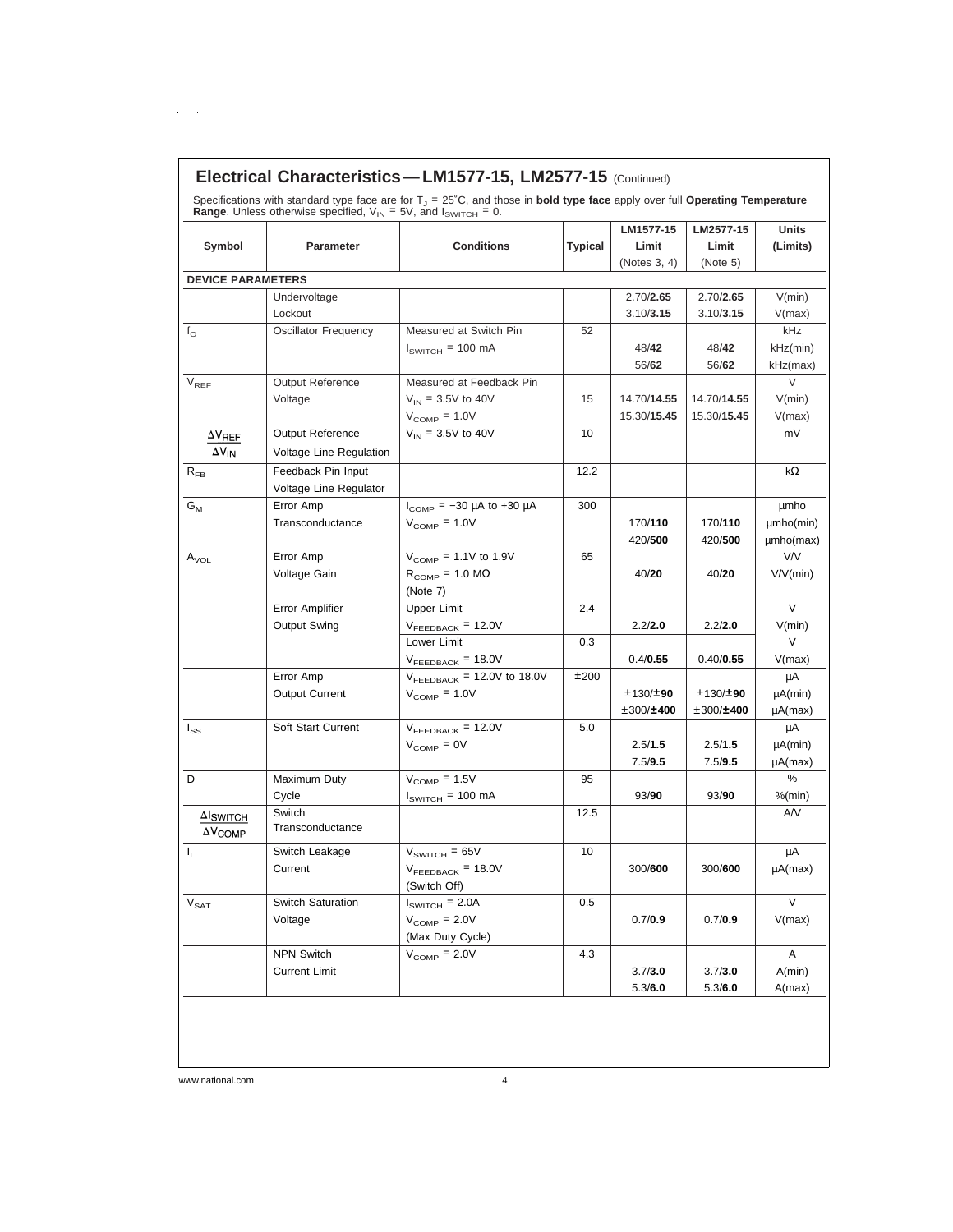|                                       |                                                              | Specifications with standard type face are for $T_J = 25^{\circ}C$ , and those in <b>bold type face</b> apply over full <b>Operating Temperature</b> Range. Unless otherwise specified, $V_{IN} = 5V$ , $V_{FEEDBACK} = V_{REF}$ , and $I_{SWITCH} = 0$ . |                | LM1577-ADJ            | <b>LM2577-ADJ</b> | Units              |
|---------------------------------------|--------------------------------------------------------------|-----------------------------------------------------------------------------------------------------------------------------------------------------------------------------------------------------------------------------------------------------------|----------------|-----------------------|-------------------|--------------------|
| Symbol                                | <b>Parameter</b>                                             | <b>Conditions</b>                                                                                                                                                                                                                                         | <b>Typical</b> | Limit<br>(Notes 3, 4) | Limit<br>(Note 5) | (Limits)           |
|                                       | <b>SYSTEM PARAMETERS</b> Circuit of <i>Figure 3</i> (Note 6) |                                                                                                                                                                                                                                                           |                |                       |                   |                    |
| $V_{OUT}$                             | Output Voltage                                               | $V_{IN}$ = 5V to 10V                                                                                                                                                                                                                                      | 12.0           |                       |                   | $\vee$             |
|                                       |                                                              | $I_{1 \text{ OAD}}$ = 100 mA to 800 mA                                                                                                                                                                                                                    |                | 11.60/11.40           | 11.60/11.40       | V(min)             |
|                                       |                                                              | (Note 3)                                                                                                                                                                                                                                                  |                | 12.40/12.60           | 12.40/12.60       | V(max)             |
| $\Delta V_{\text{OUT}}/$              | Line Regulation                                              | $V_{IN}$ = 3.5V to 10V                                                                                                                                                                                                                                    | 20             |                       |                   | mV                 |
| $\Delta V_{IN}$                       |                                                              | $I_{1 \text{ OAD}}$ = 300 mA                                                                                                                                                                                                                              |                | 50/100                | 50/100            | mV(max)            |
| $\Delta V_{\text{OUT}}/$              | Load Regulation                                              | $V_{IN} = 5V$                                                                                                                                                                                                                                             | 20             |                       |                   | mV                 |
| $\Delta I_{\text{LOAD}}$              |                                                              | $I_{\text{LOAD}}$ = 100 mA to 800 mA                                                                                                                                                                                                                      |                | 50/100                | 50/100            | mV(max)            |
| η                                     | Efficiency                                                   | $V_{IN}$ = 5V, $I_{LOAD}$ = 800 mA                                                                                                                                                                                                                        | 80             |                       |                   | ℅                  |
|                                       | <b>DEVICE PARAMETERS</b>                                     |                                                                                                                                                                                                                                                           |                |                       |                   |                    |
| $I_{\rm S}$                           | Input Supply Current                                         | $V_{\text{FEEDBACK}}$ = 1.5V (Switch Off)                                                                                                                                                                                                                 | 7.5            |                       |                   | mA                 |
|                                       |                                                              |                                                                                                                                                                                                                                                           |                | 10.0/14.0             | 10.0/14.0         | mA(max)            |
|                                       |                                                              | $I_{SWITCH}$ = 2.0A                                                                                                                                                                                                                                       | 25             |                       |                   | mA                 |
|                                       |                                                              | $V_{\text{COMP}}$ = 2.0V (Max Duty Cycle)                                                                                                                                                                                                                 |                | 50/85                 | 50/85             | mA(max)            |
| $V_{UV}$                              | Input Supply                                                 | $ISWITCH = 100 mA$                                                                                                                                                                                                                                        | 2.90           |                       |                   | $\vee$             |
|                                       | Undervoltage Lockout                                         |                                                                                                                                                                                                                                                           |                | 2.70/2.65             | 2.70/2.65         | V(min)             |
|                                       |                                                              |                                                                                                                                                                                                                                                           |                | 3.10/3.15             | 3.10/3.15         | V(max)             |
| $f_{\odot}$                           | <b>Oscillator Frequency</b>                                  | Measured at Switch Pin                                                                                                                                                                                                                                    | 52             |                       |                   | kHz                |
|                                       |                                                              | $ISWITCH = 100 mA$                                                                                                                                                                                                                                        |                | 48/42                 | 48/42             | kHz(min)           |
|                                       |                                                              |                                                                                                                                                                                                                                                           |                | 56/62                 | 56/62             | kHz(max)           |
| $\mathsf{V}_{\mathsf{REF}}$           | Reference                                                    | Measured at Feedback Pin                                                                                                                                                                                                                                  |                |                       |                   | $\vee$             |
|                                       | Voltage                                                      | $V_{IN}$ = 3.5V to 40V                                                                                                                                                                                                                                    | 1.230          | 1.214/1.206           | 1.214/1.206       | V(min)             |
|                                       |                                                              | $V_{\text{COMP}} = 1.0V$                                                                                                                                                                                                                                  |                | 1.246/1.254           | 1.246/1.254       | V(max)             |
| $\Delta V_{REF}$                      | Reference Voltage                                            | $V_{IN}$ = 3.5V to 40V                                                                                                                                                                                                                                    | 0.5            |                       |                   | mV                 |
| $\Delta V_{IN}$                       | Line Regulation                                              |                                                                                                                                                                                                                                                           |                |                       |                   |                    |
| l <sub>B</sub>                        | Error Amp                                                    | $V_{\text{COMP}} = 1.0V$                                                                                                                                                                                                                                  | 100            |                       |                   | nA                 |
|                                       | Input Bias Current                                           |                                                                                                                                                                                                                                                           |                | 300/800               | 300/800           | nA(max)            |
| Gм                                    | Error Amp                                                    | $I_{\text{COMP}} = -30 \mu A$ to +30 $\mu A$                                                                                                                                                                                                              | 3700           |                       |                   | µmho               |
|                                       | Transconductance                                             | $V_{\text{COMP}} = 1.0V$                                                                                                                                                                                                                                  |                | 2400/1600             | 2400/1600         | µmbo(min)          |
|                                       | Error Amp                                                    | $V_{\text{COMP}} = 1.1V$ to 1.9V                                                                                                                                                                                                                          | 800            | 4800/5800             | 4800/5800         | umho(max)<br>V/V   |
| $A_{\text{VOL}}$                      |                                                              |                                                                                                                                                                                                                                                           |                |                       |                   |                    |
|                                       | Voltage Gain<br><b>Error Amplifier</b>                       | $R_{\text{COMP}}$ = 1.0 M $\Omega$ (Note 7)<br><b>Upper Limit</b>                                                                                                                                                                                         | 2.4            | 500/250               | 500/250           | V/V(min)<br>$\vee$ |
|                                       | Output Swing                                                 | $V_{\text{FEEDBACK}} = 1.0V$                                                                                                                                                                                                                              |                | 2.2/2.0               | 2.2/2.0           | V(min)             |
|                                       |                                                              | Lower Limit                                                                                                                                                                                                                                               | 0.3            |                       |                   | V                  |
|                                       |                                                              | $V_{\text{FEEDBACK}}$ = 1.5V                                                                                                                                                                                                                              |                | 0.40/0.55             | 0.40/0.55         | V(max)             |
|                                       | Error Amp                                                    | $V_{\text{FEEDBACK}}$ = 1.0V to 1.5V                                                                                                                                                                                                                      | ±200           |                       |                   | μA                 |
|                                       | Output Current                                               | $V_{\text{COMP}} = 1.0V$                                                                                                                                                                                                                                  |                | ±130/±90              | ±130/±90          | $\mu A$ (min)      |
|                                       |                                                              |                                                                                                                                                                                                                                                           |                | ±300/±400             | ±300/±400         | $\mu A(max)$       |
| $I_{SS}$                              | Soft Start Current                                           | $V_{\text{FEDBACK}} = 1.0V$                                                                                                                                                                                                                               | 5.0            |                       |                   | μA                 |
|                                       |                                                              | $V_{\text{COMP}} = 0V$                                                                                                                                                                                                                                    |                | 2.5/1.5               | 2.5/1.5           | $\mu A$ (min)      |
|                                       |                                                              |                                                                                                                                                                                                                                                           |                | 7.5/9.5               | 7.5/9.5           | µA(max)            |
| D                                     | Maximum Duty Cycle                                           | $V_{\text{COMP}} = 1.5V$                                                                                                                                                                                                                                  | 95             |                       |                   | %                  |
|                                       |                                                              | $ISWITCH = 100 mA$                                                                                                                                                                                                                                        |                | 93/90                 | 93/90             | $%$ (min)          |
| $\Delta\mathsf{I}_{\mathsf{SWITCH}}/$ | Switch                                                       |                                                                                                                                                                                                                                                           | 12.5           |                       |                   | A/V                |
|                                       |                                                              |                                                                                                                                                                                                                                                           |                |                       |                   |                    |

 $\mathcal{L}^{\text{max}}(\mathcal{L}^{\text{max}})$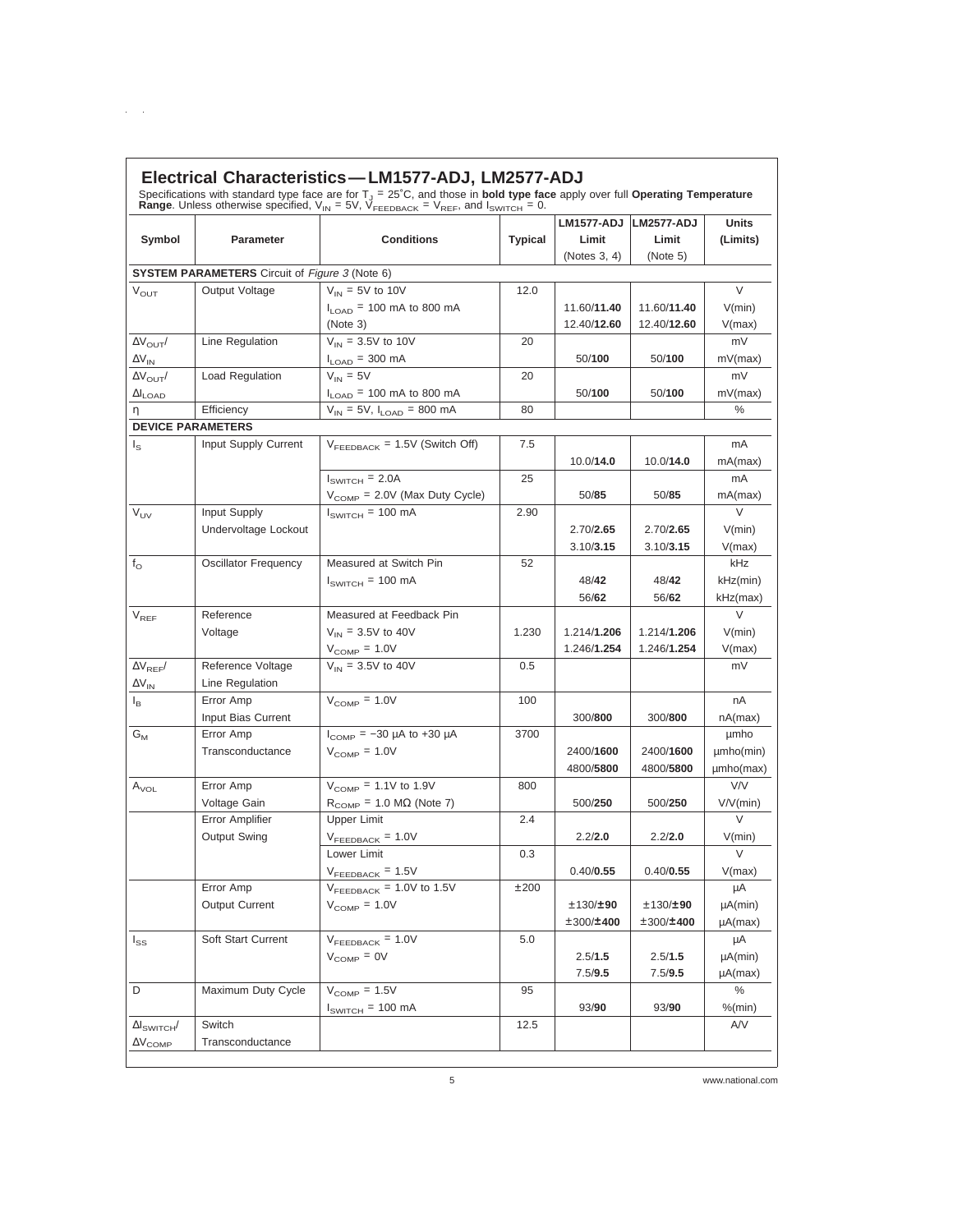| Symbol                 | <b>Parameter</b>                                                                                                                                                     | <b>Conditions</b>                                                                                                                                                                                                                                                                                                                                                                                                                                                                                                                                                                                                                                                                                                                                                                                                                                                                                                                                                                                                                                                                                                                                                                                                                                                                                                                                                                                                                                                                                                                                                                                           | Specifications with standard type face are for $T_J = 25^{\circ}C$ , and those in <b>bold type face</b> apply over full <b>Operating Temperature</b> Range. Unless otherwise specified, $V_{IN} = 5V$ , $V_{FEEDBACK} = V_{REF}$ , and $I_{SWITCH} = 0$ .<br>Typical | <b>LM1577-ADJ</b><br>Limit<br>(Notes 3, 4) | <b>LM2577-ADJ</b><br>Limit<br>(Note 5) | <b>Units</b><br>(Limits) |
|------------------------|----------------------------------------------------------------------------------------------------------------------------------------------------------------------|-------------------------------------------------------------------------------------------------------------------------------------------------------------------------------------------------------------------------------------------------------------------------------------------------------------------------------------------------------------------------------------------------------------------------------------------------------------------------------------------------------------------------------------------------------------------------------------------------------------------------------------------------------------------------------------------------------------------------------------------------------------------------------------------------------------------------------------------------------------------------------------------------------------------------------------------------------------------------------------------------------------------------------------------------------------------------------------------------------------------------------------------------------------------------------------------------------------------------------------------------------------------------------------------------------------------------------------------------------------------------------------------------------------------------------------------------------------------------------------------------------------------------------------------------------------------------------------------------------------|----------------------------------------------------------------------------------------------------------------------------------------------------------------------------------------------------------------------------------------------------------------------|--------------------------------------------|----------------------------------------|--------------------------|
|                        | <b>DEVICE PARAMETERS</b>                                                                                                                                             |                                                                                                                                                                                                                                                                                                                                                                                                                                                                                                                                                                                                                                                                                                                                                                                                                                                                                                                                                                                                                                                                                                                                                                                                                                                                                                                                                                                                                                                                                                                                                                                                             |                                                                                                                                                                                                                                                                      |                                            |                                        |                          |
| Ч.                     | Switch Leakage                                                                                                                                                       | $V_{SWITCH}$ = 65V                                                                                                                                                                                                                                                                                                                                                                                                                                                                                                                                                                                                                                                                                                                                                                                                                                                                                                                                                                                                                                                                                                                                                                                                                                                                                                                                                                                                                                                                                                                                                                                          | 10                                                                                                                                                                                                                                                                   |                                            |                                        | μA                       |
|                        | Current                                                                                                                                                              | $V_{\text{FEEDBACK}}$ = 1.5V (Switch Off)                                                                                                                                                                                                                                                                                                                                                                                                                                                                                                                                                                                                                                                                                                                                                                                                                                                                                                                                                                                                                                                                                                                                                                                                                                                                                                                                                                                                                                                                                                                                                                   |                                                                                                                                                                                                                                                                      | 300/600                                    | 300/600                                | $\mu$ A(max)             |
| $V_{\text{SAT}}$       | Switch Saturation                                                                                                                                                    | $I_{SWITCH}$ = 2.0A                                                                                                                                                                                                                                                                                                                                                                                                                                                                                                                                                                                                                                                                                                                                                                                                                                                                                                                                                                                                                                                                                                                                                                                                                                                                                                                                                                                                                                                                                                                                                                                         | 0.5                                                                                                                                                                                                                                                                  |                                            |                                        | $\vee$                   |
|                        | Voltage                                                                                                                                                              | $V_{\text{COMP}}$ = 2.0V (Max Duty Cycle)                                                                                                                                                                                                                                                                                                                                                                                                                                                                                                                                                                                                                                                                                                                                                                                                                                                                                                                                                                                                                                                                                                                                                                                                                                                                                                                                                                                                                                                                                                                                                                   |                                                                                                                                                                                                                                                                      | 0.7/0.9                                    | 0.7/0.9                                | V(max)                   |
|                        | <b>NPN Switch</b>                                                                                                                                                    | $V_{\text{COMP}} = 2.0V$                                                                                                                                                                                                                                                                                                                                                                                                                                                                                                                                                                                                                                                                                                                                                                                                                                                                                                                                                                                                                                                                                                                                                                                                                                                                                                                                                                                                                                                                                                                                                                                    | 4.3                                                                                                                                                                                                                                                                  |                                            |                                        | Α                        |
|                        | <b>Current Limit</b>                                                                                                                                                 |                                                                                                                                                                                                                                                                                                                                                                                                                                                                                                                                                                                                                                                                                                                                                                                                                                                                                                                                                                                                                                                                                                                                                                                                                                                                                                                                                                                                                                                                                                                                                                                                             |                                                                                                                                                                                                                                                                      | 3.7/3.0                                    | 3.7/3.0                                | A(min)                   |
|                        |                                                                                                                                                                      |                                                                                                                                                                                                                                                                                                                                                                                                                                                                                                                                                                                                                                                                                                                                                                                                                                                                                                                                                                                                                                                                                                                                                                                                                                                                                                                                                                                                                                                                                                                                                                                                             |                                                                                                                                                                                                                                                                      | 5.3/6.0                                    | 5.3/6.0                                | A(max)                   |
|                        | <b>THERMAL PARAMETERS (All Versions)</b>                                                                                                                             |                                                                                                                                                                                                                                                                                                                                                                                                                                                                                                                                                                                                                                                                                                                                                                                                                                                                                                                                                                                                                                                                                                                                                                                                                                                                                                                                                                                                                                                                                                                                                                                                             |                                                                                                                                                                                                                                                                      |                                            |                                        |                          |
| $\theta_{\mathsf{JA}}$ | <b>Thermal Resistance</b>                                                                                                                                            | K Package, Junction to Ambient                                                                                                                                                                                                                                                                                                                                                                                                                                                                                                                                                                                                                                                                                                                                                                                                                                                                                                                                                                                                                                                                                                                                                                                                                                                                                                                                                                                                                                                                                                                                                                              | 35                                                                                                                                                                                                                                                                   |                                            |                                        |                          |
| $\theta_{\text{JC}}$   |                                                                                                                                                                      | K Package, Junction to Case                                                                                                                                                                                                                                                                                                                                                                                                                                                                                                                                                                                                                                                                                                                                                                                                                                                                                                                                                                                                                                                                                                                                                                                                                                                                                                                                                                                                                                                                                                                                                                                 | 1.5                                                                                                                                                                                                                                                                  |                                            |                                        |                          |
| $\theta_{JA}$          |                                                                                                                                                                      | T Package, Junction to Ambient                                                                                                                                                                                                                                                                                                                                                                                                                                                                                                                                                                                                                                                                                                                                                                                                                                                                                                                                                                                                                                                                                                                                                                                                                                                                                                                                                                                                                                                                                                                                                                              | 65                                                                                                                                                                                                                                                                   |                                            |                                        |                          |
| $\theta_{\text{JC}}$   |                                                                                                                                                                      | T Package, Junction to Case                                                                                                                                                                                                                                                                                                                                                                                                                                                                                                                                                                                                                                                                                                                                                                                                                                                                                                                                                                                                                                                                                                                                                                                                                                                                                                                                                                                                                                                                                                                                                                                 | 2                                                                                                                                                                                                                                                                    |                                            |                                        |                          |
| $\theta_{JA}$          |                                                                                                                                                                      | N Package, Junction to                                                                                                                                                                                                                                                                                                                                                                                                                                                                                                                                                                                                                                                                                                                                                                                                                                                                                                                                                                                                                                                                                                                                                                                                                                                                                                                                                                                                                                                                                                                                                                                      | 85                                                                                                                                                                                                                                                                   |                                            |                                        |                          |
|                        |                                                                                                                                                                      | Ambient (Note 8)                                                                                                                                                                                                                                                                                                                                                                                                                                                                                                                                                                                                                                                                                                                                                                                                                                                                                                                                                                                                                                                                                                                                                                                                                                                                                                                                                                                                                                                                                                                                                                                            |                                                                                                                                                                                                                                                                      |                                            |                                        | °C∕W                     |
| $\theta_{JA}$          |                                                                                                                                                                      | M Package, Junction                                                                                                                                                                                                                                                                                                                                                                                                                                                                                                                                                                                                                                                                                                                                                                                                                                                                                                                                                                                                                                                                                                                                                                                                                                                                                                                                                                                                                                                                                                                                                                                         | 100                                                                                                                                                                                                                                                                  |                                            |                                        |                          |
|                        |                                                                                                                                                                      | to Ambient (Note 8)                                                                                                                                                                                                                                                                                                                                                                                                                                                                                                                                                                                                                                                                                                                                                                                                                                                                                                                                                                                                                                                                                                                                                                                                                                                                                                                                                                                                                                                                                                                                                                                         |                                                                                                                                                                                                                                                                      |                                            |                                        |                          |
| $\theta_{JA}$          |                                                                                                                                                                      | S Package, Junction to                                                                                                                                                                                                                                                                                                                                                                                                                                                                                                                                                                                                                                                                                                                                                                                                                                                                                                                                                                                                                                                                                                                                                                                                                                                                                                                                                                                                                                                                                                                                                                                      | 37                                                                                                                                                                                                                                                                   |                                            |                                        |                          |
|                        |                                                                                                                                                                      | Ambient (Note 9)                                                                                                                                                                                                                                                                                                                                                                                                                                                                                                                                                                                                                                                                                                                                                                                                                                                                                                                                                                                                                                                                                                                                                                                                                                                                                                                                                                                                                                                                                                                                                                                            |                                                                                                                                                                                                                                                                      |                                            |                                        |                          |
|                        | Level, and are 100% production tested.<br>to Standard Military Drawing specifications.<br>resistance further. See thermal model in "Switchers Made Simple" software. | Note 3: All limits guaranteed at room temperature (standard type face) and at temperature extremes (boldface type). All limits are used to calculate Outgoing Quality<br>Note 4: A military RETS electrical test specification is available on request. At the time of printing, the LM1577K-12/883, LM1577K-15/883, and LM1577K-ADJ/883<br>RETS specifications complied fully with the boldface limits in these columns. The LM1577K-12/883, LM1577K-15/883, and LM1577K-ADJ/883 may also be procured<br>Note 5: All limits guaranteed at room temperature (standard type face) and at temperature extremes (boldface type). All room temperature limits are 100% produc-<br>tion tested. All limits at temperature extremes are guaranteed via correlation using standard Statistical Quality Control (SQC) methods.<br>Note 6: External components such as the diode, inductor, input and output capacitors can affect switching regulator performance. When the LM1577/LM2577 is used<br>as shown in the Test Circuit, system performance will be as specified by the system parameters.<br>Note 7: A 1.0 MΩ resistor is connected to the compensation pin (which is the error amplifier's output) to ensure accuracy in measuring A <sub>VOL</sub> . In actual applications,<br>this pin's load resistance should be $\geq 10$ M $\Omega$ , resulting in A <sub>VOL</sub> that is typically twice the guaranteed minimum limit.<br>Note 8: Junction to ambient thermal resistance with approximately 1 square inch of pc board copper surrounding the leads. Additional copper area will lower thermal |                                                                                                                                                                                                                                                                      |                                            |                                        |                          |

4

 $\Delta \sim 10^{11}$ 

 $\mathbf{r}$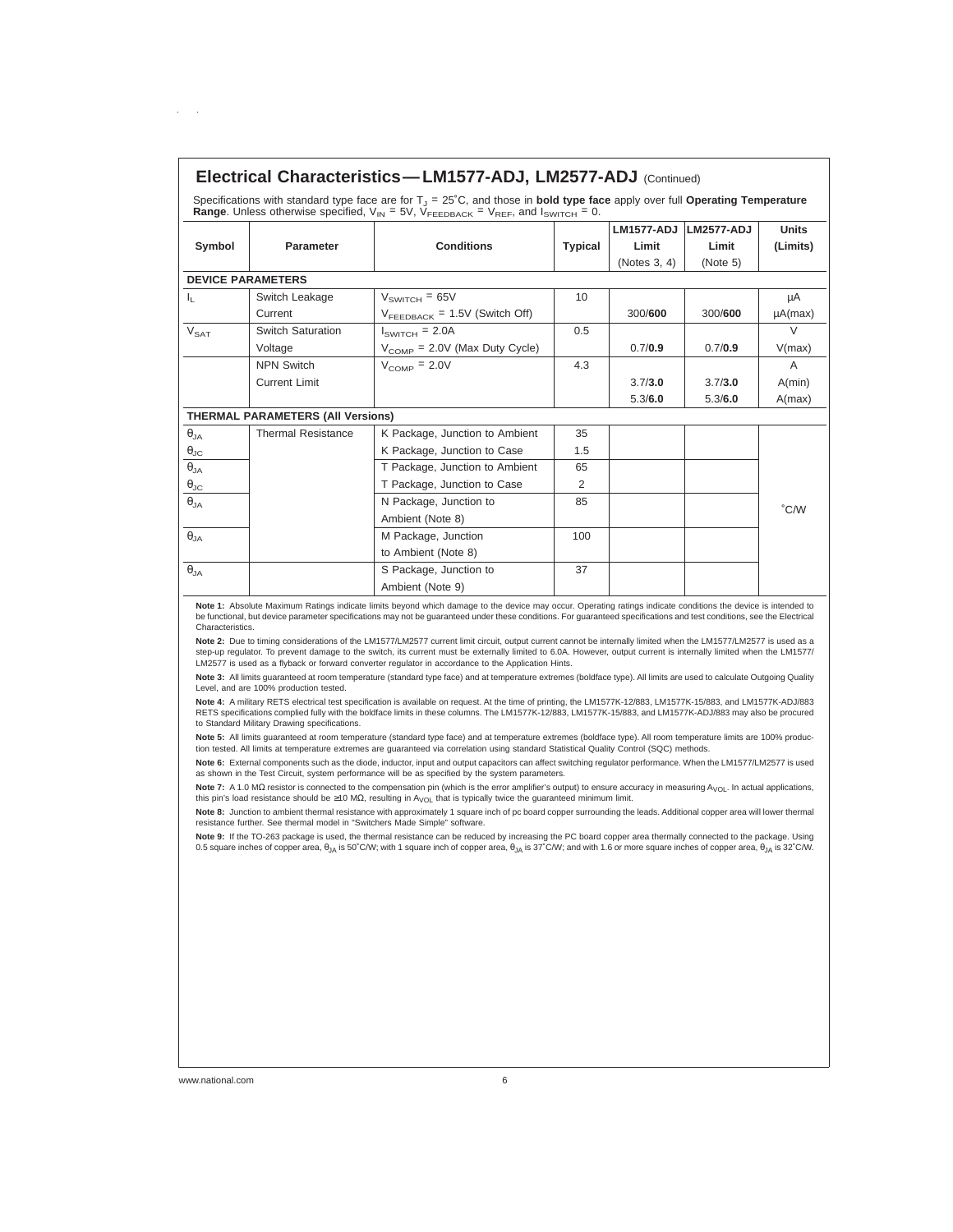

 $\hat{\mathbf{r}}$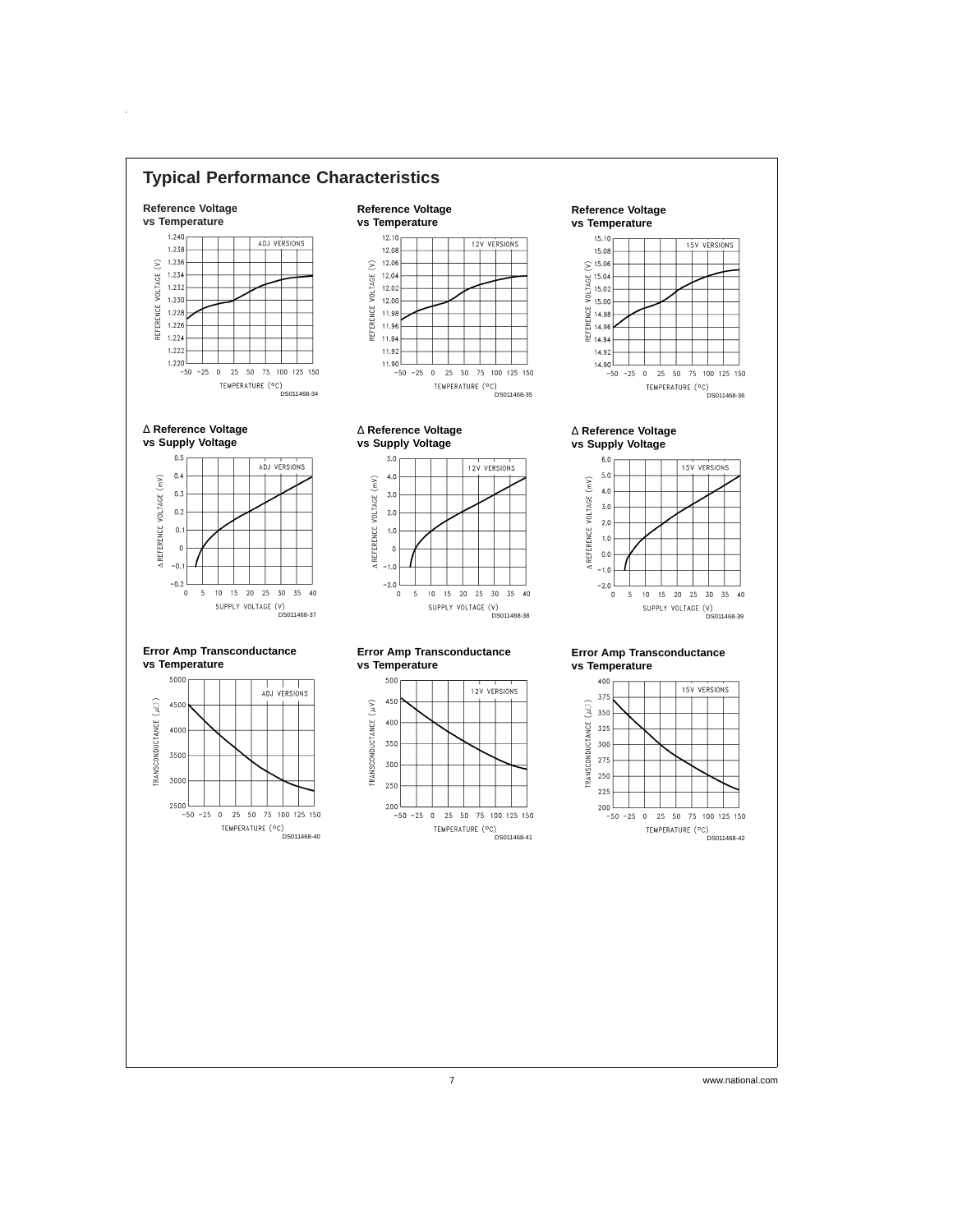

www.national.com 8

 $\hat{\mathcal{A}}$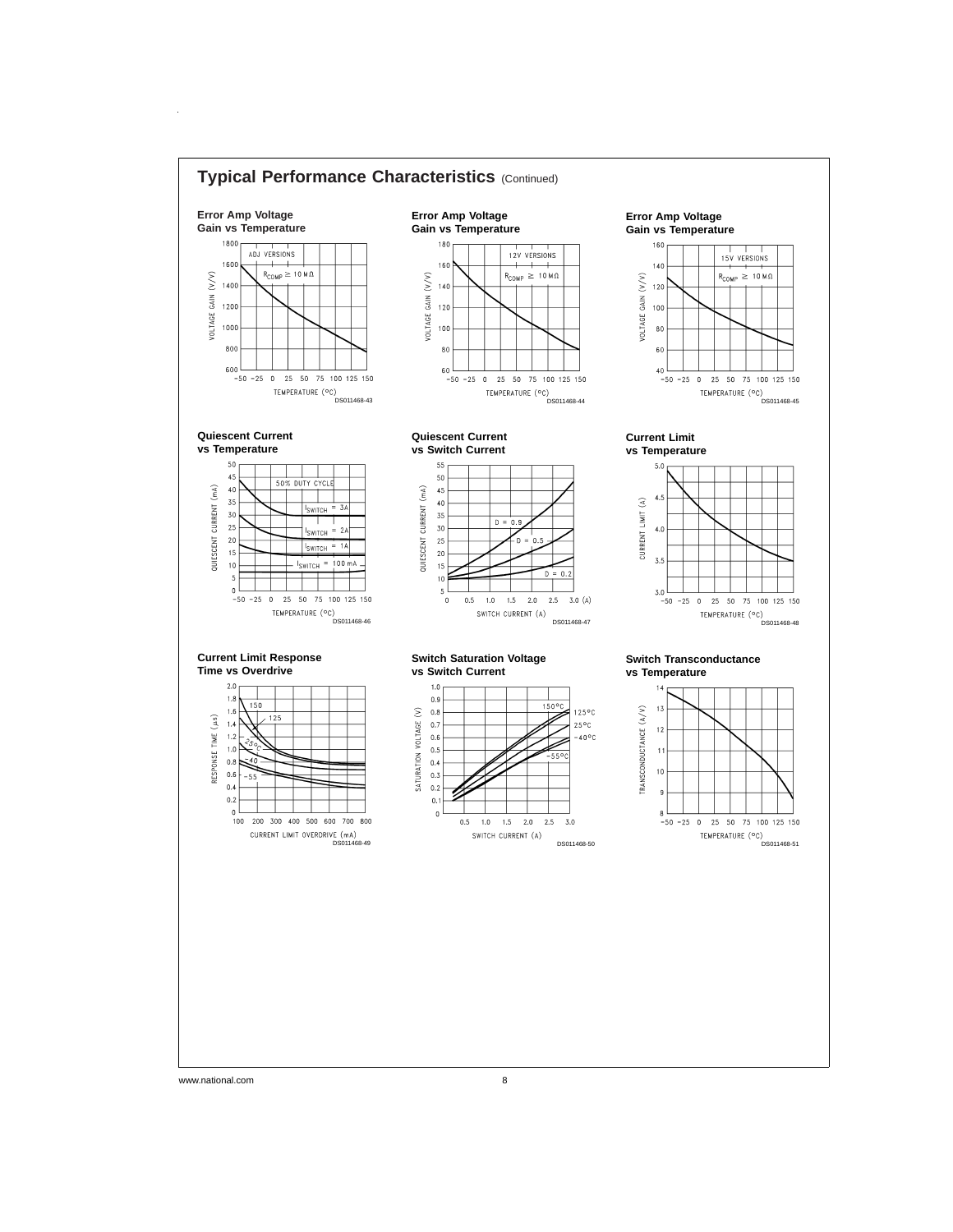

 $\hat{\boldsymbol{\theta}}$ 

9 www.national.com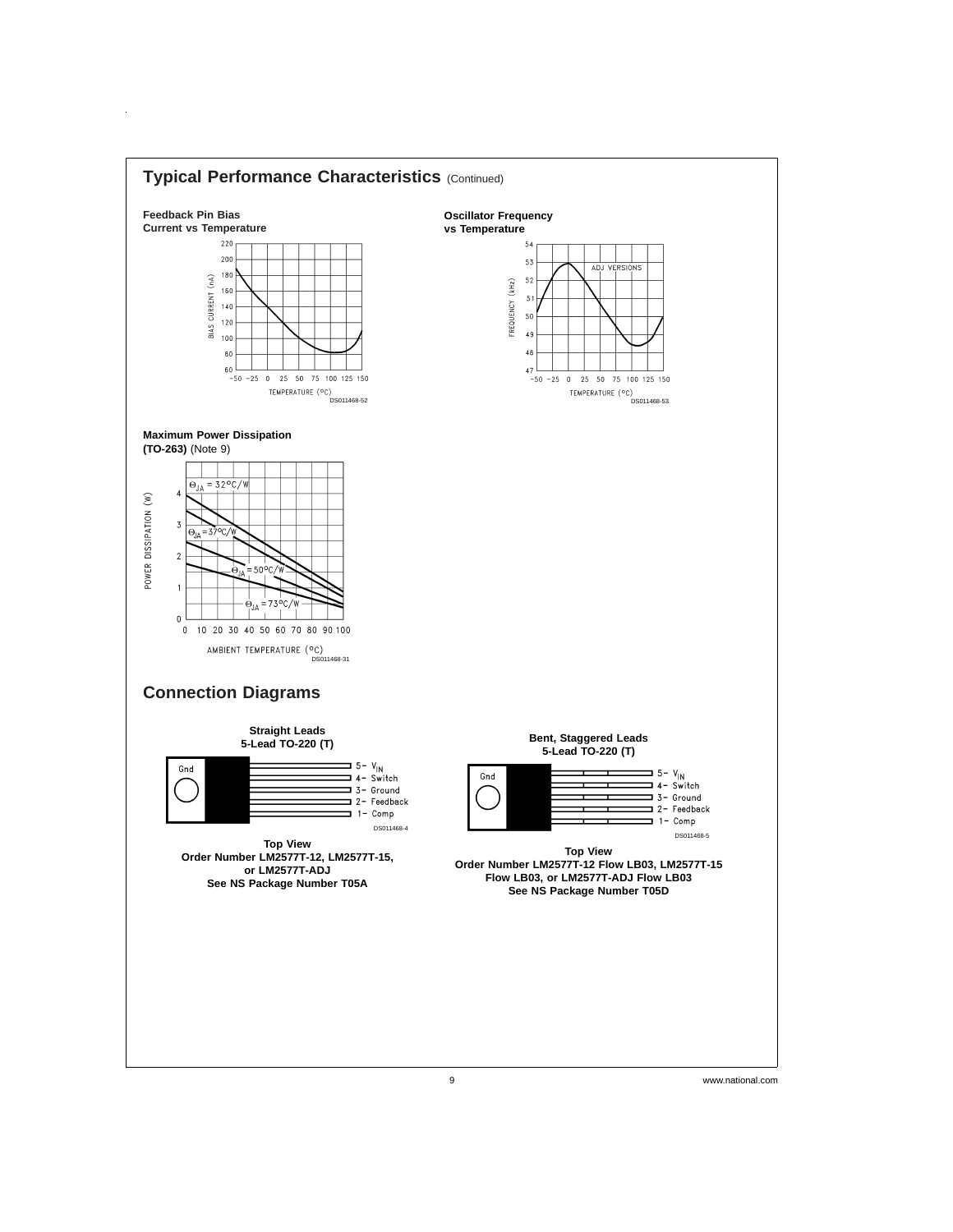

www.national.com 10

 $\hat{\boldsymbol{\beta}}$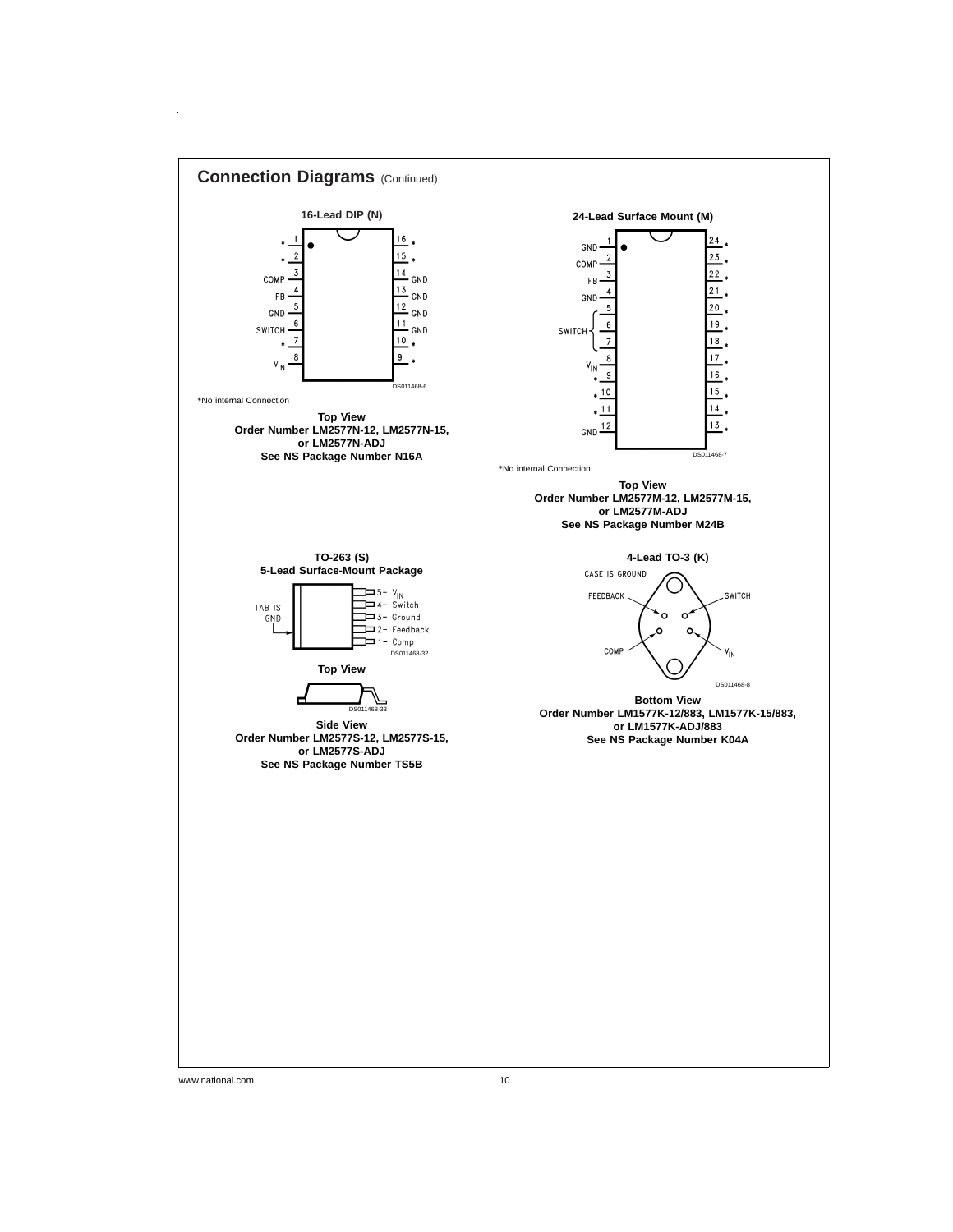

 $\hat{\mathbf{r}}$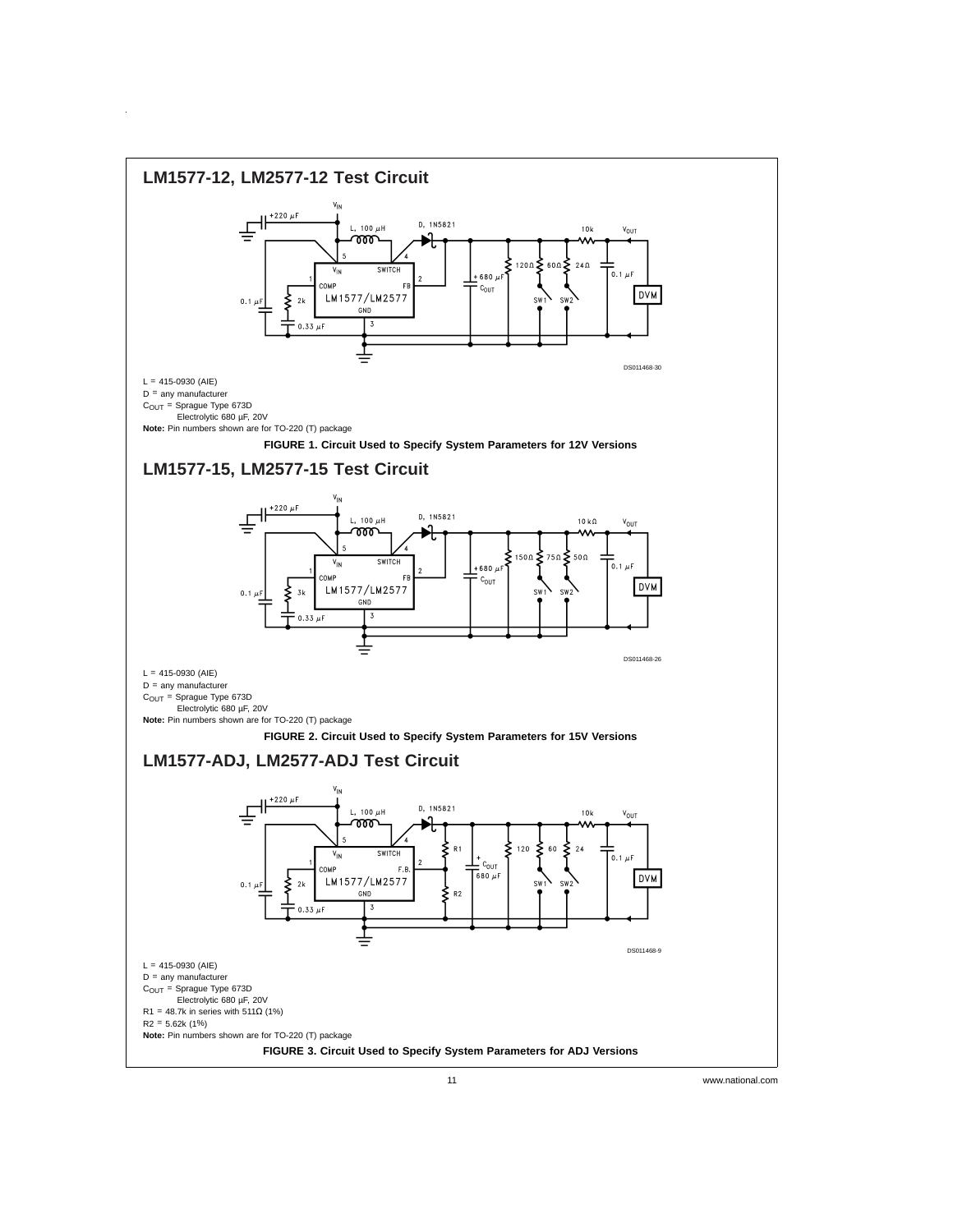

 $\hat{\mathcal{A}}$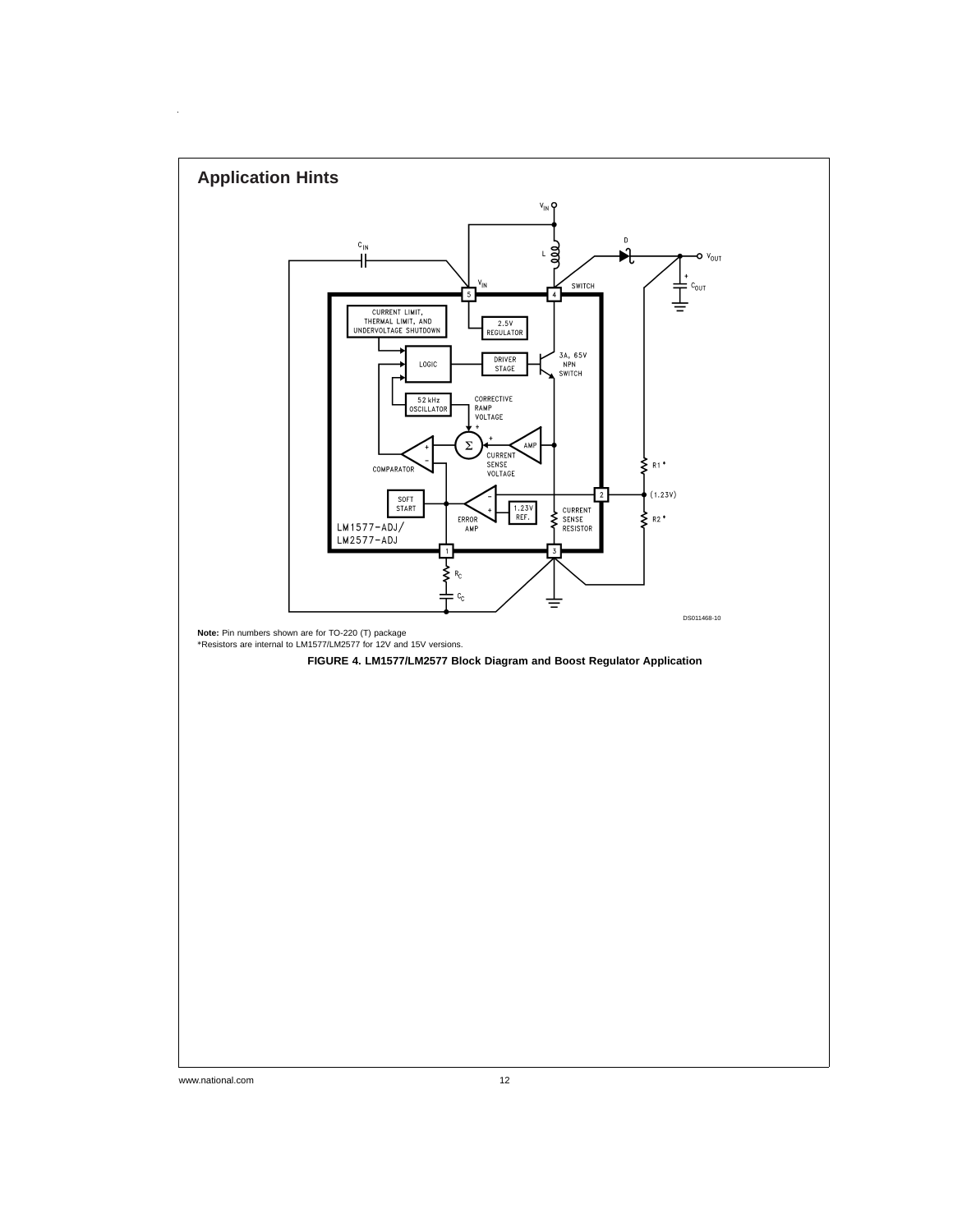#### **STEP-UP (BOOST) REGULATOR**

Figure <sup>4</sup> shows the LM1577-ADJ/LM2577-ADJ used as a Step-Up Regulator. This is a switching regulator used for producing an output voltage greater than the input supply voltage. The LM1577-12/LM2577-12 and LM1577-15/ LM2577-15 can also be used for step-up regulators with 12V or 15V outputs (respectively), by tying the feedback pin directly to the regulator output.

A basic explanation of how it works is as follows. The LM1577/LM2577 turns its output switch on and off at a frequency of 52 kHz, and this creates energy in the inductor (L). When the NPN switch turns on, the inductor current charges up at a rate of  $V_{IN}/L$ , storing current in the inductor. When the switch turns off, the lower end of the inductor flies above  $V_{IN}$ , discharging its current through diode (D) into the output capacitor (C<sub>OUT</sub>) at a rate of (V<sub>OUT</sub> – V<sub>IN</sub>)/L. Thus, energy stored in the inductor during the switch on time is transferred to the output during the switch off time. The output voltage is controlled by the amount of energy transferred which, in turn, is controlled by modulating the peak inductor current. This is done by feeding back a portion of the output voltage to the error amp, which amplifies the difference between the feedback voltage and a 1.230V reference. The error amp output voltage is compared to a voltage proportional to the switch current (i.e., inductor current during the switch on time).

The comparator terminates the switch on time when the two voltages are equal, thereby controlling the peak switch current to maintain a constant output voltage.

Voltage and current waveforms for this circuit are shown in Figure <sup>5</sup>, and formulas for calculating them are given in Figure 6.



| Duty Cycle                                | D                     | $\frac{V_{\text{OUT}} + V_{\text{F}} - V_{\text{IN}}}{V_{\text{OUT}} + V_{\text{F}} - V_{\text{SAT}}} \approx \frac{V_{\text{OUT}} - V_{\text{IN}}}{V_{\text{OUT}}}$ |
|-------------------------------------------|-----------------------|----------------------------------------------------------------------------------------------------------------------------------------------------------------------|
| Average<br>Inductor<br>Current            | I <sub>IND(AVE)</sub> | $\frac{I_{LOAD}}{1 - D}$                                                                                                                                             |
| Inductor<br>Current<br>Ripple             | $\Delta I_{IND}$      | $\frac{V_{IN} - V_{SAT}}{I} \frac{D}{52,000}$                                                                                                                        |
| Peak<br>Inductor<br>Current               | I <sub>IND(PK)</sub>  | $\frac{I_{\text{LOAD(max)}}}{1 - D_{\text{(max)}}} + \frac{\Delta I_{\text{IND}}}{2}$                                                                                |
| Peak Switch<br>Current                    | $I_{SW(PK)}$          | $\frac{I_{LOAD(max)}}{1 - D_{(max)}} + \frac{\Delta I_{IND}}{2}$                                                                                                     |
| Switch<br>Voltage<br>When Off             | V <sub>SW(OFF)</sub>  | $V_{\text{OUT}} + V_{\text{F}}$                                                                                                                                      |
| Diode<br>Reverse<br>Voltage               | $V_R$                 | $V_{\text{OUT}} - V_{\text{SAT}}$                                                                                                                                    |
| Average<br>Diode<br>Current               | $I_{D(AVE)}$          | l <sub>l OAD</sub>                                                                                                                                                   |
| Peak Diode<br>Current                     | $I_{D(PK)}$           | $\frac{I_{\text{LOAD}}}{1 - D_{\text{(max)}}} + \frac{\Delta I_{\text{IND}}}{2}$                                                                                     |
| Power<br>Dissipation<br>Ωf<br>LM1577/2577 | $P_D$                 | $0.25\Omega\left(\frac{I_{LOAD}}{1-D}\right)^2D + \frac{I_{LOAD}D V_{IN}}{50(1-D)}$                                                                                  |

 $V_F$  = Forward Biased Diode Voltage

 $I_{\text{LOAD}}$  = Output Load Current

**FIGURE 6. Step-Up Regulator Formulas**

### **STEP-UP REGULATOR DESIGN PROCEDURE**

The following design procedure can be used to select the appropriate external components for the circuit in Figure <sup>4</sup>, based on these system requirements.

### **Given:**

 $V_{IN(min)} =$  Minimum input supply voltage

 $V<sub>OUT</sub>$  = Regulated output voltage  $I_{\text{LOAD(max)}}$  = Maximum output load current

Before proceeding any further, determine if the LM1577/

LM2577 can provide these values of  $V_{\text{OUT}}$  and  $I_{\text{LOAD(max)}}$ when operating with the minimum value of  $V_{IN}$ . The upper limits for  $V_{\text{OUT}}$  and  $I_{\text{LOAD(max)}}$  are given by the following equations.

$$
V_{\text{OUT}} \leq 60V
$$

and 
$$
V_{OUT} \le 10 \times V_{IN(min)}
$$

$$
I_{LOAD(max)} \leq \frac{2.1 \text{A} \times V_{IN(min)}}{V_{OUT}}
$$

These limits must be greater than or equal to the values specified in this application.

- **1. Inductor Selection (L)**
	- A. Voltage Options: 1. **For 12V or 15V output**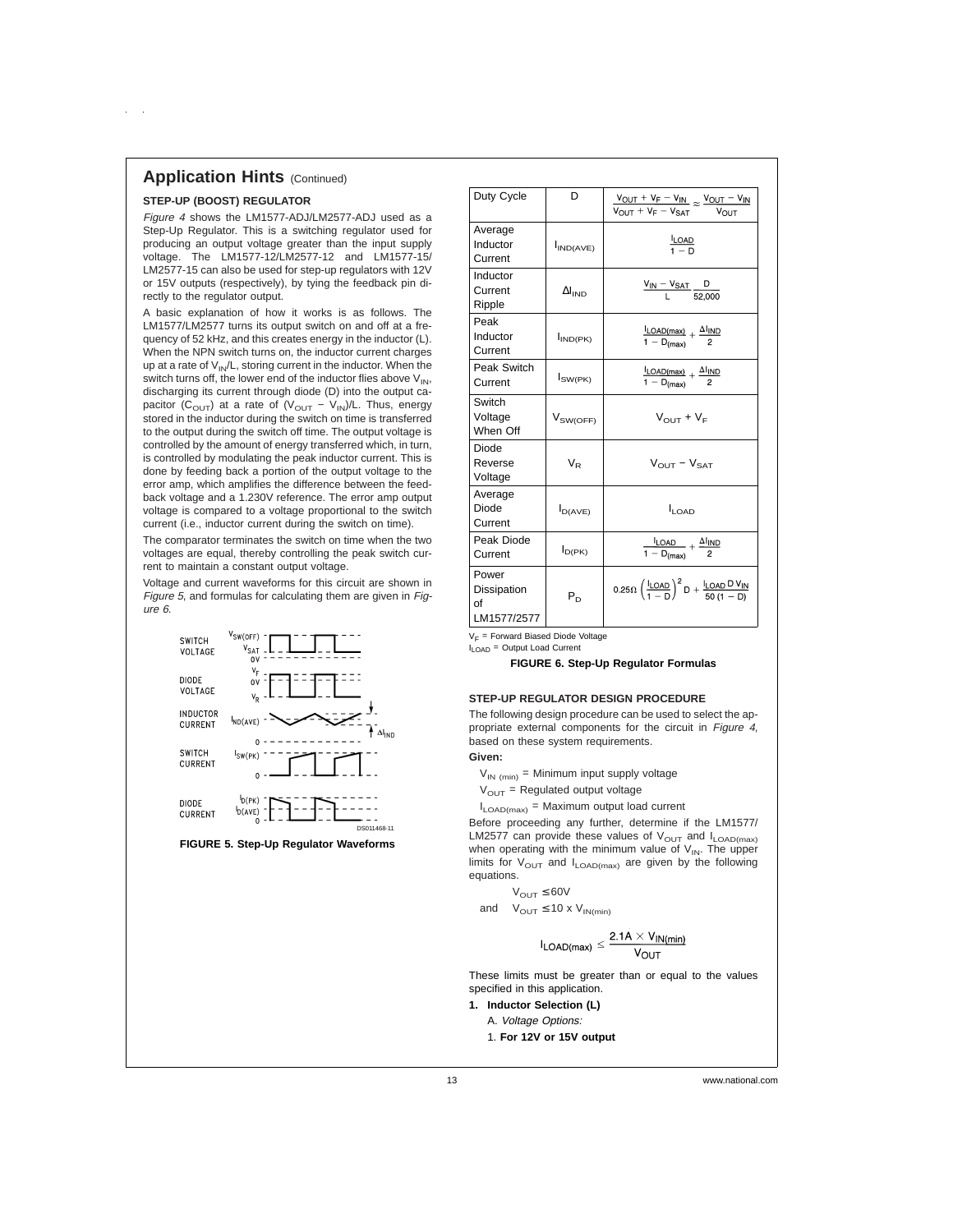**From** Figure <sup>7</sup> **(for 12V output) or** Figure 8 **(for 15V output), identify inductor code** for region indicated by V<sub>IN (min)</sub> and I<sub>LOAD (max)</sub>. The shaded region indicates conditions for which the LM1577/LM2577 output switch would be operating beyond its switch current rating. The minimum operating voltage for the LM1577/LM2577 is 3.5V.

From here, **proceed to step C**.

### 2. **For Adjustable version**

### **Preliminary calculations:**

The inductor selection is based on the calculation of the following three parameters:

 $D_{(max)}$ , the maximum switch duty cycle ( $0 \le D \le 0.9$ ):

$$
D_{(max)} = \frac{V_{OUT} + V_F - V_{IN(min)}}{V_{OUT} + V_F - 0.6V}
$$

where  $V_F = 0.5V$  for Schottky diodes and 0.8V for fast recovery diodes (typically);

 $E \cdot T$ , the product of volts x time that charges the inductor:

$$
E \bullet T = \frac{D_{(max)} (V_{IN(min)} - 0.6V)10^6}{52,000 Hz}
$$
 (V<sup>•</sup>μs)

 $I_{IND,DC}$ , the average inductor current under full load;

$$
I_{IND,DC} = \frac{1.05 \times I_{LOAD(max)}}{1 - D_{(max)}}
$$

B. Identify Inductor Value:

1. From Figure 9, identify the inductor code for the region indicated by the intersection of  $E \cdot T$  and  $I_{IND,DC}$ . This code gives the inductor value in microhenries. The L or H prefix signifies whether the inductor is rated for a maximum E•T of 90 V•µs (L) or 250 V•µs (H).

2. If  $D < 0.85$ , go on to step C. If  $D \ge 0.85$ , then calculate the minimum inductance needed to ensure the switching regulator's stability:

$$
L_{MIN} = \frac{6.4 (V_{IN(min)} - 0.6V) (2D_{(max)} - 1)}{1 - D_{(max)}} \qquad (\mu H)
$$

If  $L_{MIN}$  is smaller than the inductor value found in step B1, go on to step C. Otherwise, the inductor value found in step B1 is too low; an appropriate inductor code should be obtained from the graph as follows:

1. Find the lowest value inductor that is greater than  $L_{MIN}$ . 2. Find where E•T intersects this inductor value to determine if it has an L or H prefix. If E•T intersects both the L and H regions, select the inductor with an H prefix.







**FIGURE 8. LM2577-15 Inductor Selection Guide**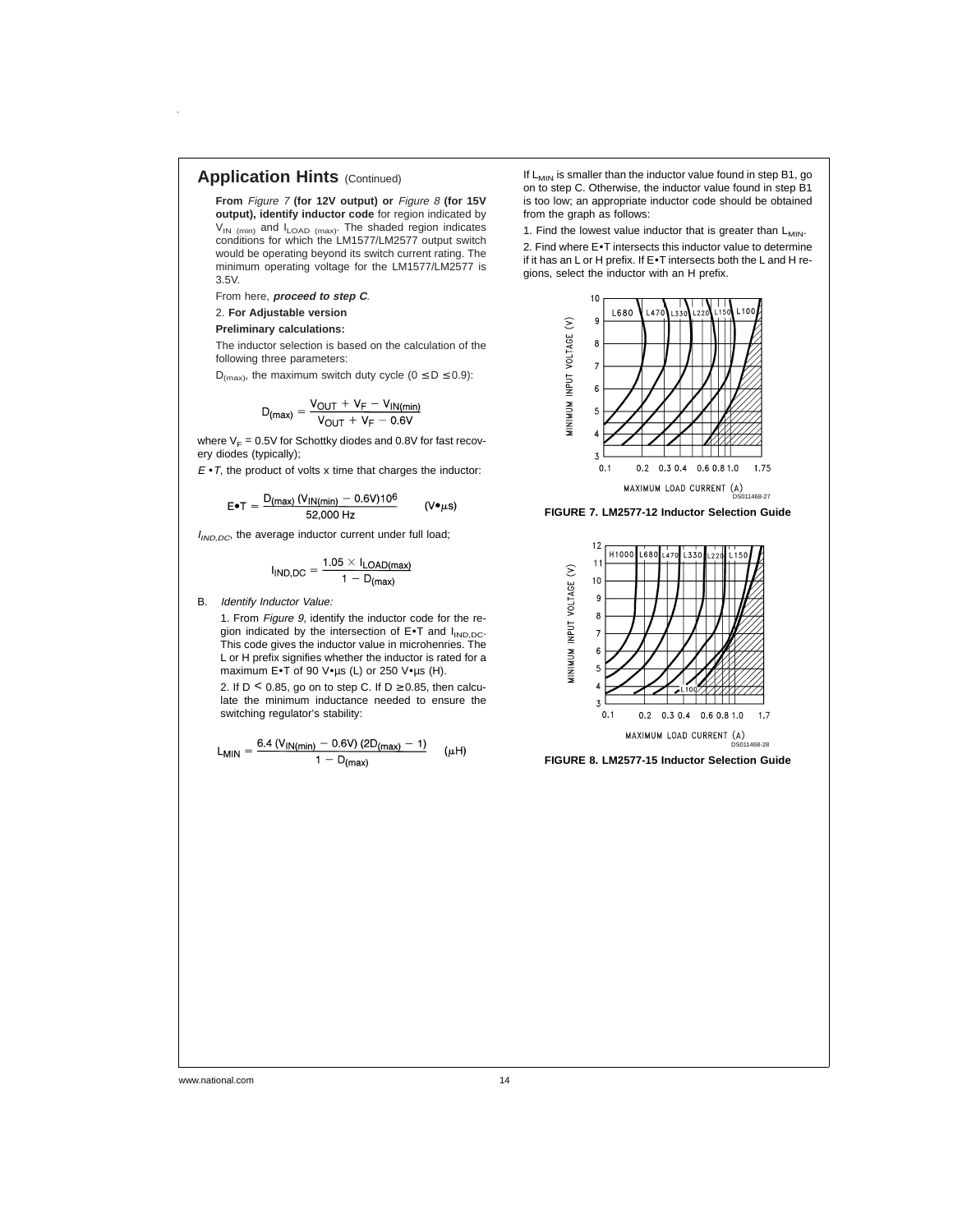

 $\bar{z}$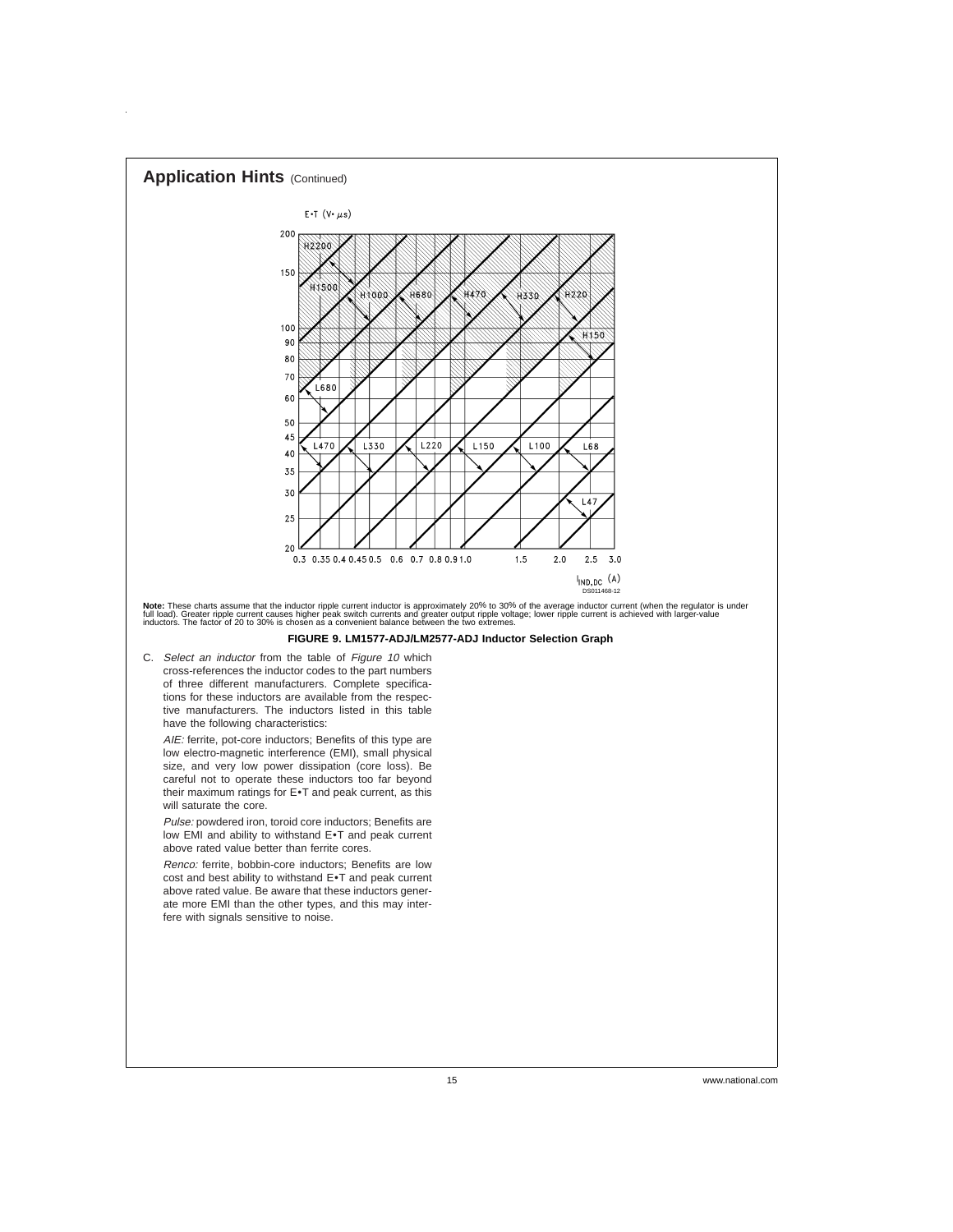| Inductor          |          | <b>Manufacturer's Part Number</b> |               |
|-------------------|----------|-----------------------------------|---------------|
| Code              | Schott   | Pulse                             | Renco         |
| l 47              | 67126980 | PE - 53112                        | RI 2442       |
| L68               | 67126990 | PF - 92114                        | RI 2443       |
| L <sub>100</sub>  | 67127000 | PE - 92108                        | <b>RL2444</b> |
| L <sub>150</sub>  | 67127010 | PF - 53113                        | RL1954        |
| L <sub>220</sub>  | 67127020 | PF - 52626                        | RL1953        |
| L330              | 67127030 | PF - 52627                        | RL1952        |
| L470              | 67127040 | PE - 53114                        | RL1951        |
| L680              | 67127050 | PE - 52629                        | RL1950        |
| H <sub>150</sub>  | 67127060 | PE - 53115                        | <b>RL2445</b> |
| H220              | 67127070 | PF - 53116                        | RI 2446       |
| H330              | 67127080 | PE - 53117                        | <b>RL2447</b> |
| H470              | 67127090 | PF - 53118                        | RI 1961       |
| H680              | 67127100 | PE - 53119                        | RL1960        |
| H <sub>1000</sub> | 67127110 | PE - 53120                        | RL1959        |
| H <sub>1500</sub> | 67127120 | PE - 53121                        | <b>RL1958</b> |
| H <sub>2200</sub> | 67127130 | PE - 53122                        | <b>RL2448</b> |

**Schott Corp.**, (612) 475-1173

1000 Parkers Lake Rd., Wayzata, MN 55391

**Pulse Engineering**, (619) 268-2400 P.O. Box 12235, San Diego, CA 92112

**Renco Electronics Inc.**, (516) 586-5566

60 Jeffryn Blvd. East, Deer Park, NY 11729

#### **FIGURE 10. Table of Standardized Inductors and Manufacturer's Part Numbers**

### 2. Compensation Network (R<sub>C</sub>, C<sub>C</sub>) and Output Capacitor (C<sub>OUT</sub>) Selection

 $R_C$  and  $C_C$  form a pole-zero compensation network that stabilizes the regulator. The values of  $R<sub>C</sub>$  and  $C<sub>C</sub>$  are mainly dependant on the regulator voltage gain, ILOAD(max), L and  $C<sub>OUT</sub>$ . The following procedure calculates values for  $R<sub>C</sub>$ ,  $C<sub>C</sub>$ , and  $C_{\text{OUT}}$  that ensure regulator stability. Be aware that this procedure doesn't necessarily result in  $R_C$  and  $C_C$  that provide optimum compensation. In order to guarantee optimum compensation, one of the standard procedures for testing loop stability must be used, such as measuring  $V_{\text{OUT}}$  transient response when pulsing  $I_{\text{LOAD}}$  (see Figure 15).

A. First, calculate the maximum value for  $R_C$ .

$$
R_C \leq \frac{750 \times I_{LOAD(max)} \times V_{OUT}^2}{V_{IN(min)}^2}
$$

Select a resistor less than or equal to this value, and it should also be no greater than 3 kΩ.

B. Calculate the minimum value for  $C_{\text{OUT}}$  using the following two equations.

$$
C_{OUT} \geq \frac{0.19 \times L \times R_C \times I_{LOAD(max)}}{V_{IN(min)} \times V_{OUT}}
$$

and

$$
C_{OUT} \geq \frac{V_{IN(min)} \times R_C \times (V_{IN(min)} + (3.74 \times 10^5 \times L))}{487,800 \times V_{OUT}^3}
$$

The larger of these two values is the minimum value that ensures stability.

C. Calculate the minimum value of  $C_C$ .

www.national.com 16

The compensation capacitor is also part of the soft start circuitry. When power to the regulator is turned on, the switch duty cycle is allowed to rise at a rate controlled by this capacitor (with no control on the duty cycle, it would immediately rise to 90%, drawing huge currents from the input power supply). In order to operate properly, the soft start circuit requires  $C_C \geq 0.22$  µF.

The value of the output filter capacitor is normally large enough to require the use of aluminum electrolytic capacitors. Figure <sup>11</sup> lists several different types that are recommended for switching regulators, and the following parameters are used to select the proper capacitor.

Working Voltage (WVDC): Choose a capacitor with a working voltage at least 20% higher than the regulator output voltage.

Ripple Current: This is the maximum RMS value of current that charges the capacitor during each switching cycle. For step-up and flyback regulators, the formula for ripple current is

$$
I_{RIPPLE(RMS)} = \frac{I_{LOAD(max)} \times D_{(max)}}{1 - D_{(max)}}
$$

Choose a capacitor that is rated at least 50% higher than this value at 52 kHz.

Equivalent Series Resistance (ESR) : This is the primary cause of output ripple voltage, and it also affects the values of  $R_C$  and  $C_C$  needed to stabilize the regulator. As a result, the preceding calculations for  $C_{\rm C}$  and  $\overline{R}_{\rm C}$  are only valid if ESR doesn't exceed the maximum value specified by the following equations.

$$
ESR \leq \frac{0.01 \times V_{OUT}}{I_{RIPPLE(P-P)}} \, \text{and} \leq \frac{8.7 \times (10) - 3 \times V_{IN}}{I_{LOAD(max)}}
$$

where

$$
RIPPLE(P-P) = \frac{1.15 \times I_{LOAD(max)}}{1 - D_{(max)}}
$$

Select a capacitor with ESR, at 52 kHz, that is less than or equal to the lower value calculated. Most electrolytic capacitors specify ESR at 120 Hz which is 15% to 30% higher than at 52 kHz. Also, be aware that ESR increases by a factor of 2 when operating at −20˚C.

In general, low values of ESR are achieved by using large value capacitors ( $C \geq 470$  µF), and capacitors with high WVDC, or by paralleling smaller-value capacitors.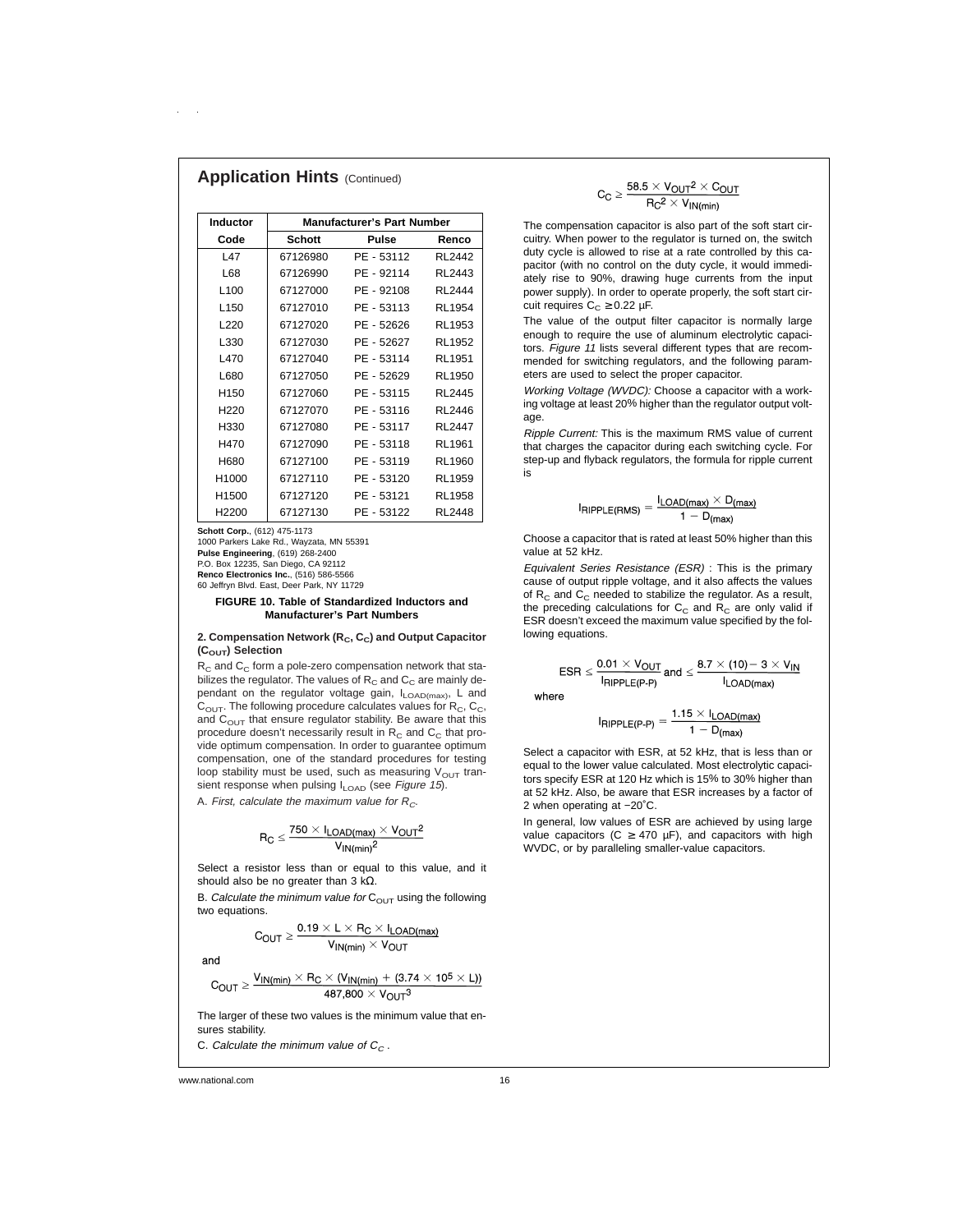$\mathcal{L}^{\text{max}}$ 

#### **3. Output Voltage Selection (R1 and R2)**

This section is for applications using the LM1577-ADJ/ LM2577-ADJ. Skip this section if the LM1577-12/LM2577-12 or LM1577-15/LM2577-15 is being used.

With the LM1577-ADJ/LM2577-ADJ, the output voltage is given by

 $V_{\text{OUT}} = 1.23V (1 + R1/R2)$ 

Resistors R1 and R2 divide the output down so it can be compared with the LM1577-ADJ/LM2577-ADJ internal 1.23V reference. For a given desired output voltage  $V<sub>OUT</sub>$ , select R1 and R2 so that

$$
\frac{\text{R1}}{\text{R2}} = \frac{\text{V}_{OUT}}{\text{1.23V}} - 1
$$

### **4. Input Capacitor Selection (C<sub>IN</sub>)**

The switching action in the step-up regulator causes a triangular ripple current to be drawn from the supply source. This in turn causes noise to appear on the supply voltage. For proper operation of the LM1577, the input voltage should be decoupled. Bypassing the Input Voltage pin directly to ground with a good quality, low ESR, 0.1 µF capacitor (leads as short as possible) is normally sufficient.

| <b>Cornell Dublier</b> - Types 239, 250, 251, UFT,<br>300, or 350 |  |  |
|-------------------------------------------------------------------|--|--|
| P.O. Box 128. Pickens. SC 29671<br>(803) 878-6311                 |  |  |
| <b>Nichicon</b> — Types PF, PX, or PZ                             |  |  |
| 927 East Parkway,<br>Schaumburg, IL 60173<br>(708) 843-7500       |  |  |
| <b>Spraque</b> $-$ Types 672D, 673D, or 674D                      |  |  |
| Box 1, Sprague Road,<br>Lansing, NC 28643<br>(919) 384-2551       |  |  |
| United Chemi-Con - Types LX, SXF, or SXJ                          |  |  |
| 9801 West Higgins Road,                                           |  |  |

Rosemont, IL 60018 (708) 696-2000

#### **FIGURE 11. Aluminum Electrolytic Capacitors Recommended for Switching Regulators**

If the LM1577 is located far from the supply source filter capacitors, an additional large electrolytic capacitor (e.g. 47 µF) is often required.

### **5. Diode Selection (D)**

The switching diode used in the boost regulator must withstand a reverse voltage equal to the circuit output voltage, and must conduct the peak output current of the LM2577. A suitable diode must have a minimum reverse breakdown voltage greater than the circuit output voltage, and should be rated for average and peak current greater than  $I_{\text{LOAD(max)}}$ and  $I_{D(PK)}$ . Schottky barrier diodes are often favored for use in switching regulators. Their low forward voltage drop allows higher regulator efficiency than if a (less expensive) fast recovery diode was used. See Figure <sup>12</sup> for recommended part numbers and voltage ratings of 1A and 3A diodes.

| $V_{\rm OUT}$ | Schottky      |                | <b>Fast Recovery</b> |               |
|---------------|---------------|----------------|----------------------|---------------|
| (max)         | 1Α            | 3Α             | 1Α                   | ЗΑ            |
| <b>20V</b>    | 1N5817        | 1N5820         |                      |               |
|               | MBR120P       | <b>MBR320P</b> |                      |               |
|               | 1N5818        | 1N5821         |                      |               |
| 30V           | MBR130P       | MBR330P        |                      |               |
|               | 11DQ03        | 31DQ03         |                      |               |
|               | 1N5819        | 1N5822         |                      |               |
| 40V           | MBR140P       | MBR340P        |                      |               |
|               | 11DQ04        | 31DQ04         |                      |               |
|               | <b>MBR150</b> | MBR350         | 1N4933               |               |
| 50V           | 11DQ05        | 31DQ05         | <b>MUR105</b>        |               |
|               |               |                | 1N4934               | MR851         |
| 100V          |               |                | <b>HER102</b>        | 30DL1         |
|               |               |                | <b>MUR110</b>        | MR831         |
|               |               |                | 10DL1                | <b>HER302</b> |

**FIGURE 12. Diode Selection Chart**

#### **BOOST REGULATOR CIRCUIT EXAMPLE**

By adding a few external components (as shown in Figure 13), the LM2577 can be used to produce a regulated output voltage that is greater than the applied input voltage. Typical performance of this regulator is shown in Figure 14 and Figure 15. The switching waveforms observed during the operation of this circuit are shown in Figure 16.

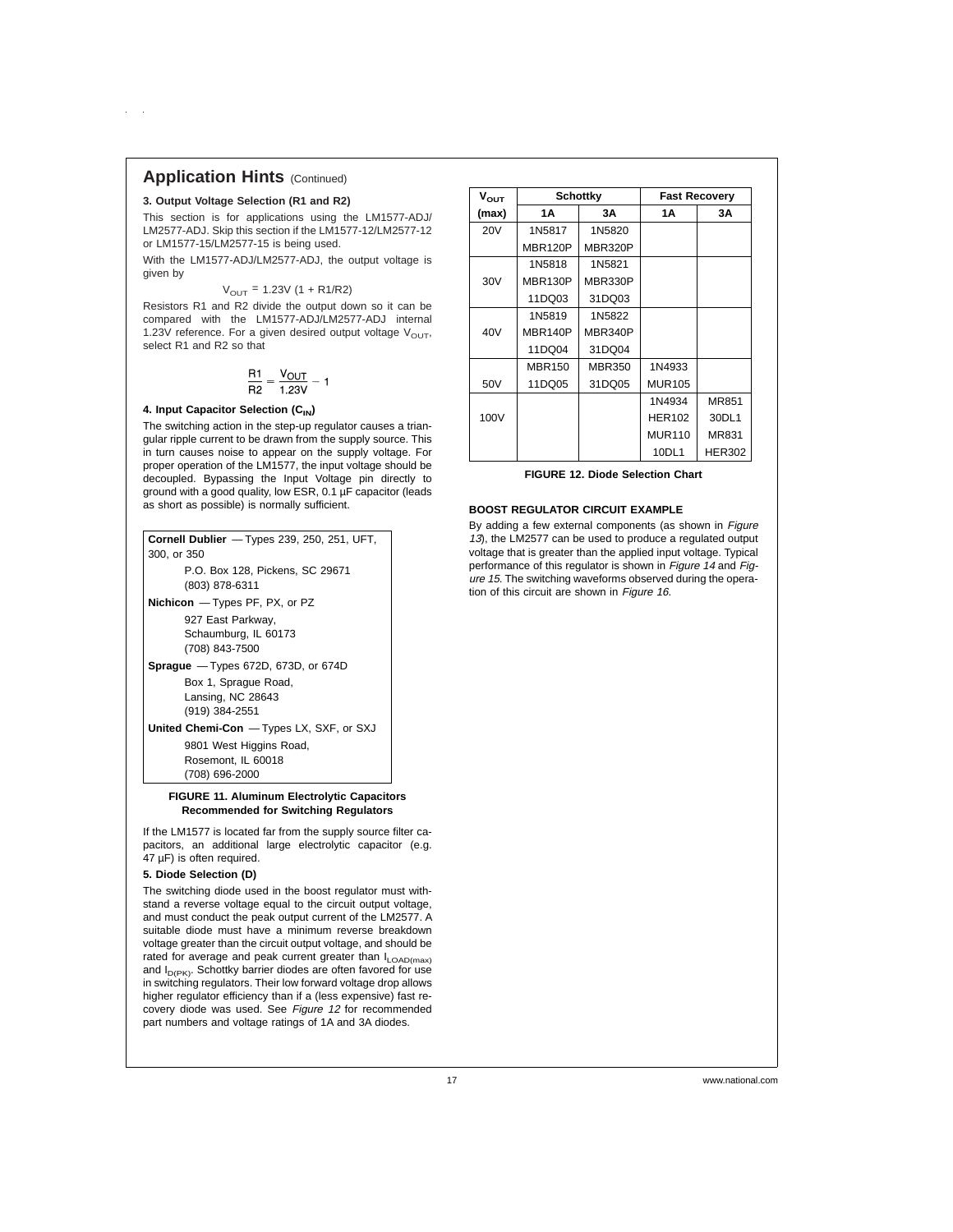

 $\hat{\boldsymbol{\beta}}$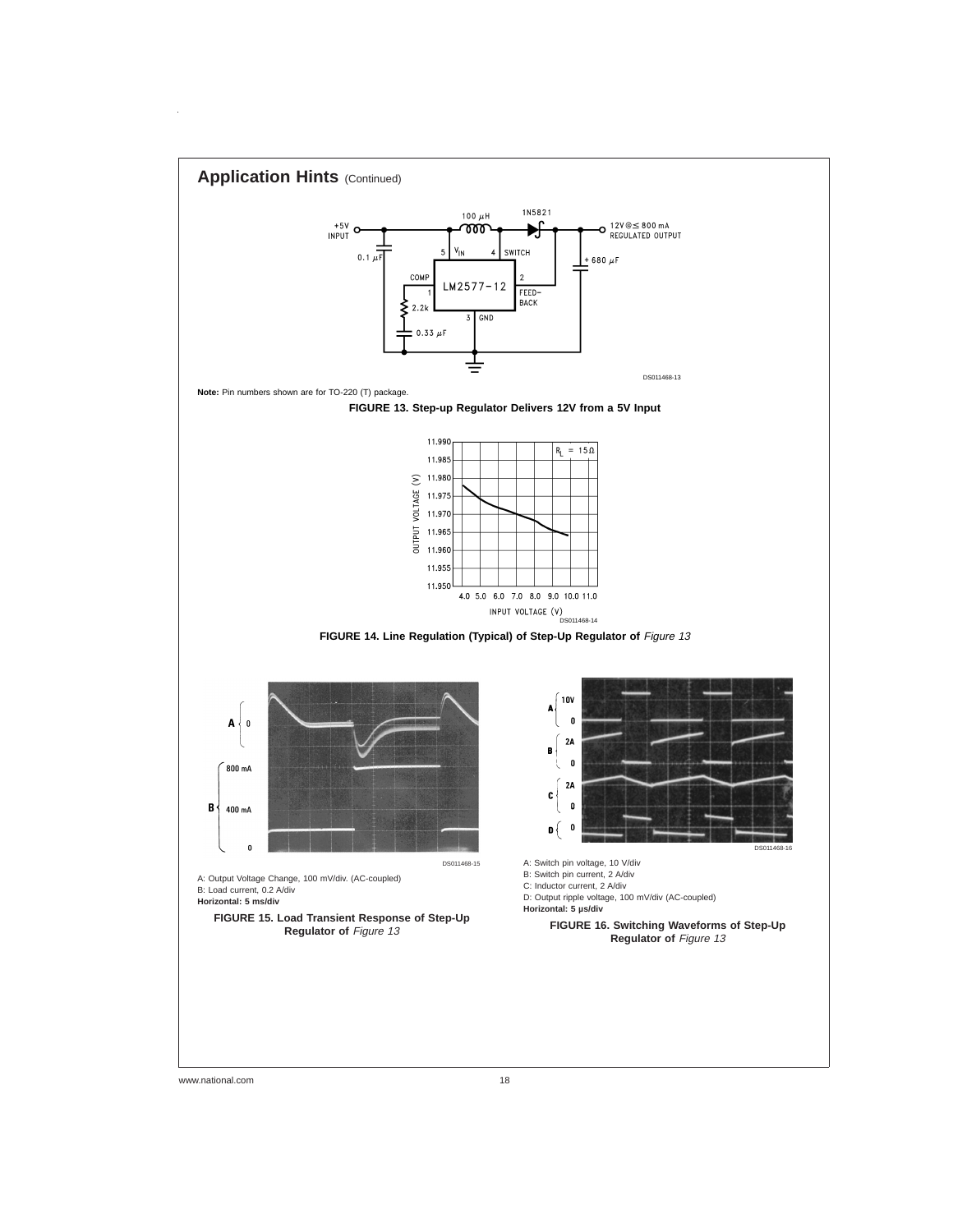### **FLYBACK REGULATOR**

A Flyback regulator can produce single or multiple output voltages that are lower or greater than the input supply voltage. Figure 18 shows the LM1577/LM2577 used as a flyback regulator with positive and negative regulated outputs. Its operation is similar to a step-up regulator, except the output switch contols the primary current of a flyback transformer. Note that the primary and secondary windings are out of phase, so no current flows through secondary when current flows through the primary. This allows the primary to charge up the transformer core when the switch is on. When the switch turns off, the core discharges by sending current through the secondary, and this produces voltage at the outputs. The output voltages are controlled by adjusting the peak primary current, as described in the step-up regulator section.

Voltage and current waveforms for this circuit are shown in Figure 17, and formulas for calculating them are given in Figure 19.

### **FLYBACK REGULATOR DESIGN PROCEDURE**

#### **1. Transformer Selection**

D1, D2 = 1N5821

A family of standardized flyback transformers is available for creating flyback regulators that produce dual output voltages, from ±10V to ±15V, as shown in Figure <sup>18</sup>. Figure 20 lists these transformers with the input voltage, output voltages and maximum load current they are designed for.

### 2. Compensation Network (C<sub>C</sub>, R<sub>C</sub>) and **Output Capacitor (C<sub>OUT</sub>) Selection**

As explained in the Step-Up Regulator Design Procedure,  $C_C$ ,  $R_C$  and  $C_{OUT}$  must be selected as a group. The following procedure is for a dual output flyback regulator with equal turns ratios for each secondary (i.e., both output voltages have the same magnitude). The equations can be used for a single output regulator by changing  $\Sigma I_{\text{LOAD(max)}}$  to  $I_{\text{LOAD(max)}}$ in the following equations.

A. First, calculate the maximum value for 
$$
R_c
$$
.

$$
R_C \leq \frac{750 \times \Sigma I_{LOAD(max)} \times (15V + V_{IN(min)}N)^2}{V_{IN(min)}^2}
$$

Where  $\Sigma I_{\mathsf{LOAD}(\mathsf{max})}$  is the sum of the load current (magnitude) required from both outputs. Select a resistor less than or equal to this value, and no greater than 3 kΩ.

B. **Calculate the minimum value for** ∑C<sub>OUT</sub> (sum of C<sub>OUT</sub> at both outputs) using the following two equations.

$$
C_{OUT} \geq \frac{0.19 \times R_C \times L_P \times \Sigma I_{LOAD(max)}}{15V \times V_{IN(min)}}
$$

and

$$
C_{OUT}{\geq}\frac{V_{IN(min)}{\times}R_{C}{\times}N^{2}{\times}(V_{IN(min)}+(3.74{\times}10^{5}{\times}L_{P}))}{487{,}800{\times}(15V)^{2}{\times}(15V+V_{IN(min)}{\times}N)}
$$

The larger of these two values must be used to ensure regulator stability.



**FIGURE 17. Flyback Regulator Waveforms**



### **FIGURE 18. LM1577-ADJ/LM2577-ADJ Flyback Regulator with ± Outputs**

19 www.national.com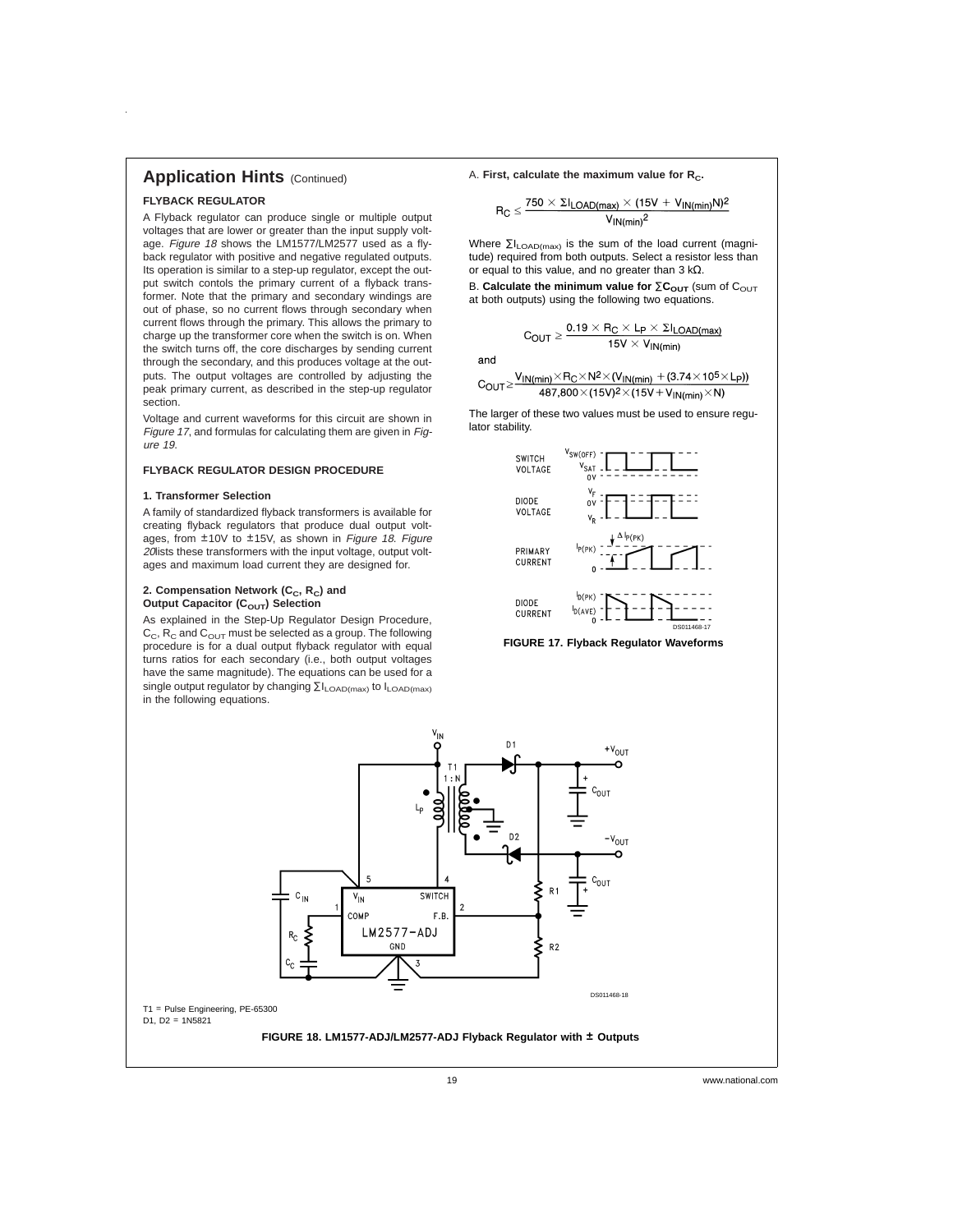| Duty Cycle                         | D             | $\frac{V_{OUT} + V_F}{N (V_{IN} - V_{SAT}) + V_{OUT} + V_F}$                               |
|------------------------------------|---------------|--------------------------------------------------------------------------------------------|
|                                    |               |                                                                                            |
|                                    |               |                                                                                            |
|                                    |               | $N(V_{IN}) + V_{OUT}$                                                                      |
| Primary Current Variation          |               | D ( $V_{IN} - V_{SAT}$ )                                                                   |
|                                    | $\Delta I_P$  | $L_P \times 52,000$                                                                        |
| Peak Primary Current               |               |                                                                                            |
|                                    | $I_{P(PK)}$   | $\frac{N}{n} \times \frac{\Sigma I_{\text{LOAD}}}{1 - D} + \frac{\Delta I_{\text{PK}}}{2}$ |
| Switch Voltage when Off            |               |                                                                                            |
|                                    | $V_{SW(OFF)}$ | $V_{IN}$ + $\frac{V_{OUT} + V_F}{N}$                                                       |
| Diode Reverse Voltage              | $V_{R}$       | $V_{OUT}$ <sup>+</sup> N ( $V_{IN}$ <sup>-</sup> $V_{SAT}$ )                               |
| Average Diode Current              | $I_{D(AVE)}$  | LOAD                                                                                       |
| Peak Diode Current                 |               |                                                                                            |
|                                    | $I_{D(PK)}$   | $\frac{I_{LOAD}}{1-D} + \frac{\Delta I_{IND}}{2}$                                          |
| <b>Short Circuit Diode Current</b> |               |                                                                                            |
|                                    |               | $\approx \frac{6A}{N}$                                                                     |
| Power Dissipation of               |               |                                                                                            |
| LM1577/LM2577                      |               | $0.25\Omega\left(\frac{N \Sigma I_{LOAD}}{1 - D}\right)^2 +$                               |
|                                    | $P_D$         | $\frac{N I_{LOAD}D}{50 (1 - D)} V_{IN}$                                                    |
|                                    |               |                                                                                            |
|                                    |               |                                                                                            |

 $N =$  Transformer Turns Ratio =  $\frac{number\ of\ secondary\ turns}{number\ of\ primary\ turns}$ 

 $\eta$  = Transformer Efficiency (typically 0.95)

 $\Sigma I_{LOAD}$  =  $|+I_{LOAD}|+|-I_{LOAD}|$ 

#### **FIGURE 19. Flyback Regulator Formulas**

C. Calculate the minimum value of  $C_c$ 

$$
C_C \geq \frac{58.5\times C_{OUT} \times V_{OUT} \times (V_{OUT} + (V_{IN(min)} \times N))}{R_C^2 \times V_{IN(min)} \times N}
$$

D. Calculate the maximum ESR of the +V<sub>OUT</sub> and  $-V<sub>OUT</sub>$ output capacitors in parallel.

$$
ESR + \lVert ESR_- \leq \frac{8.7 \times 10^{-3} \times V_{IN(min)} \times V_{OUT} \times N}{\Sigma I_{LOAD(max)} \times (V_{OUT} + (V_{IN(min)} \times N))}
$$

This formula can also be used to calculate the maximum ESR of a single output regulator.

At this point, refer to this same section in the **Step-Up Regulator Design Procedure**for more information regarding the selection of  $C<sub>OUT</sub>$ .

### **3. Output Voltage Selection**

This section is for applications using the LM1577-ADJ/ LM2577-ADJ. Skip this section if the LM1577-12/LM2577-12 or LM1577-15/LM2577-15 is being used.

With the LM1577-ADJ/LM2577-ADJ, the output voltage is given by

$$
V_{OUT} = 1.23V (1 + R1/R2)
$$

Resistors R1 and R2 divide the output voltage down so it can be compared with the LM1577-ADJ/LM2577-ADJ internal 1.23V reference. For a desired output voltage 
$$
V_{\text{OUT}}
$$
, select R1 and R2 so that

$$
\frac{R1}{R2} = \frac{V_{OUT}}{1.23V} - 1
$$

#### **4. Diode Selection**

DS011468-78

The switching diode in a flyback converter must withstand the reverse voltage specified by the following equation.

$$
V_R = V_{OUT} + \frac{V_{IN}}{N}
$$

A suitable diode must have a reverse voltage rating greater than this. In addition it must be rated for more than the average and peak diode currents listed in Figure 19.

### **5. Input Capacitor Selection**

The primary of a flyback transformer draws discontinuous pulses of current from the input supply. As a result, a flyback regulator generates more noise at the input supply than a step-up regulator, and this requires a larger bypass capacitor to decouple the LM1577/LM2577  $V_{IN}$  pin from this noise. For most applications, a low ESR, 1.0 µF cap will be sufficient, if it is connected very close to the  $V_{IN}$  and Ground pins.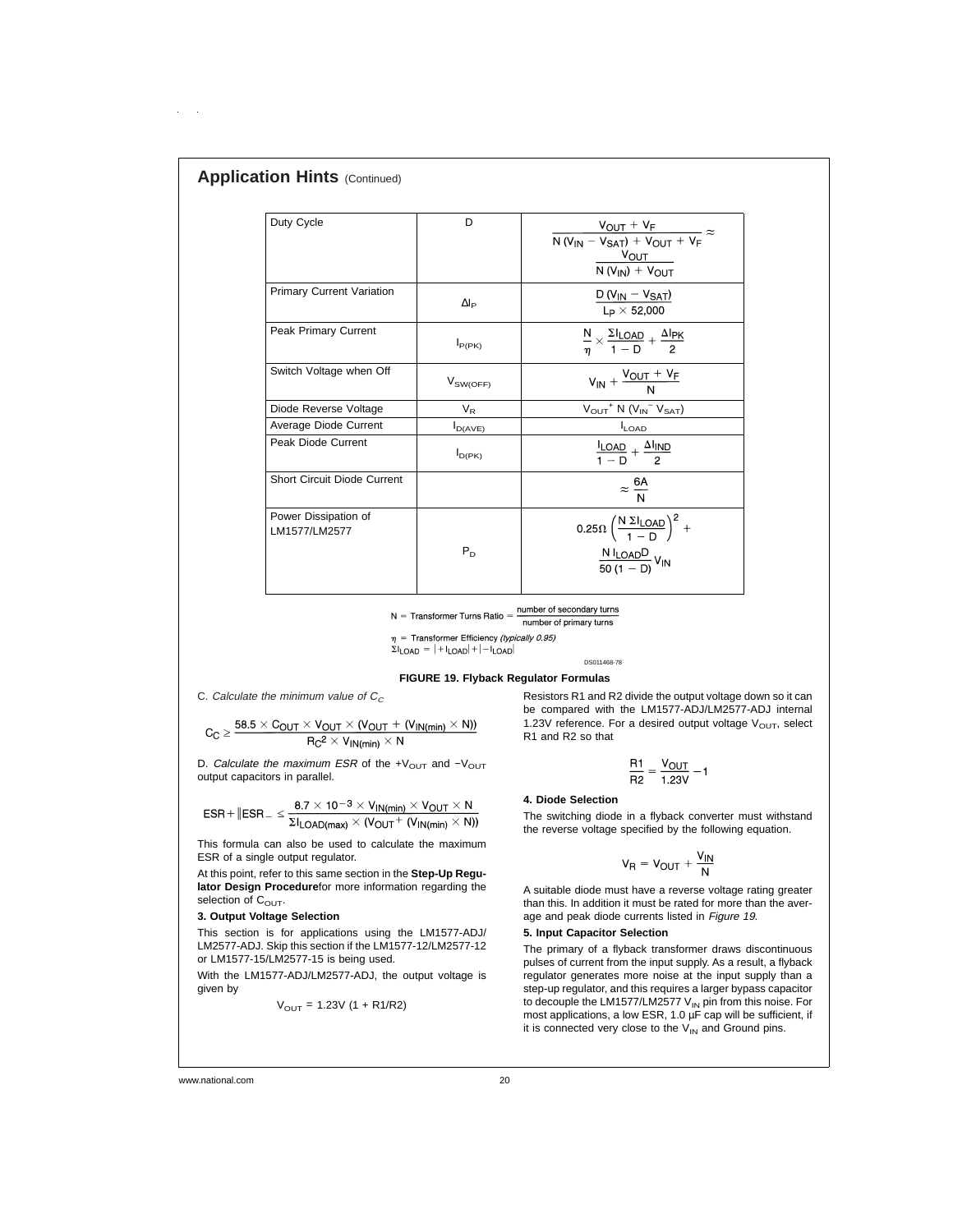|                | <b>Application Hints (Continued)</b> |         |         |                |  |  |  |  |
|----------------|--------------------------------------|---------|---------|----------------|--|--|--|--|
|                | <b>Transformer</b>                   | Input   | Dual    | Maxi-<br>mum   |  |  |  |  |
|                | <b>Type</b>                          | Voltage | Output  | Output         |  |  |  |  |
|                |                                      |         | Voltage | <b>Current</b> |  |  |  |  |
|                | $L_{\rm P}$ = 100 µH                 | 5V      | ±10V    | 325 mA         |  |  |  |  |
| 1              | $N = 1$                              | 5V      | ±12V    | 275 mA         |  |  |  |  |
|                |                                      | 5V      | ±15V    | 225 mA         |  |  |  |  |
|                |                                      | 10V     | ±10V    | 700 mA         |  |  |  |  |
|                |                                      | 10V     | ±12V    | 575 mA         |  |  |  |  |
| $\overline{2}$ | $L_{\rm p} = 200 \mu H$              | 10V     | ±15V    | 500 mA         |  |  |  |  |
|                | $N = 0.5$                            | 12V     | ±10V    | 800 mA         |  |  |  |  |
|                |                                      | 12V     | ±12V    | 700 mA         |  |  |  |  |
|                |                                      | 12V     | ±15V    | 575 mA         |  |  |  |  |
| 3              | $L_{\rm P}$ = 250 µH                 | 15V     | ±10V    | 900 mA         |  |  |  |  |
|                | $N = 0.5$                            | 15V     | ±12V    | 825 mA         |  |  |  |  |
|                |                                      | 15V     | ±15V    | 700 mA         |  |  |  |  |

| <b>Transformer</b> | <b>Manufacturers' Part Numbers</b> |          |         |  |
|--------------------|------------------------------------|----------|---------|--|
| Type               | AIE                                | Pulse    | Renco   |  |
|                    | 326-0637                           | PE-65300 | RL-2580 |  |
| 2                  | 330-0202                           | PE-65301 | RL-2581 |  |
| з                  | 330-0203                           | PE-65302 | RL-2582 |  |

**FIGURE 20. Flyback Transformer Selection Guide**

In addition to this bypass cap, a larger capacitor ( $\geq 47 \mu$ F) should be used where the flyback transformer connects to the input supply. This will attenuate noise which may interfere with other circuits connected to the same input supply voltage.

#### **6. Snubber Circuit**

 $\mathcal{L}^{\text{max}}$ 

A "snubber" circuit is required when operating from input voltages greater than 10V, or when using a transformer with  $L_P \ge 200$  µH. This circuit clamps a voltage spike from the transformer primary that occurs immediately after the output switch turns off. Without it, the switch voltage may exceed the 65V maximum rating. As shown in Figure 21, the snubber consists of a fast recovery diode, and a parallel RC. The RC values are selected for switch clamp voltage  $(V_{CLAMP})$ that is 5V to 10V greater than  $V_{SW(OFF)}$ . Use the following equations to calculate R and C;

$$
\begin{aligned} C & \geq \frac{0.02 \times L_P \times I_{P(PK)}{}^2}{\left(V_{CLAMP}\right)^2 - \left(VSW_{(OFF)}\right)^2} \\ R & \leq \left(\frac{V_{CLAMP} + V_{SW(OFF)} - V_{IN}}{2}\right)^2 \times \left(\frac{19.2 \times 10^{-4}}{L_P \times I_{P(PK)}{}^2}\right) \end{aligned}
$$

Power dissipation (and power rating) of the resistor is;

$$
P = \left(\frac{V_{CLAMP} + V_{SW(OFF)} - V_{IN}}{2}\right)^2 / R
$$

The fast recovery diode must have a reverse voltage rating greater than  $\mathsf{V}_{\mathsf{CLAMP}}$ .



**FIGURE 21. Snubber Circuit**

### **FLYBACK REGULATOR CIRCUIT EXAMPLE**

The circuit of Figure <sup>22</sup> produces ±15V (at 225 mA each) from a single 5V input. The output regulation of this circuit is shown in Figure 23 and Figure 25, while the load transient response is shown in Figure <sup>24</sup> and Figure 26. Switching waveforms seen in this circuit are shown in Figure <sup>27</sup>.

21 www.national.com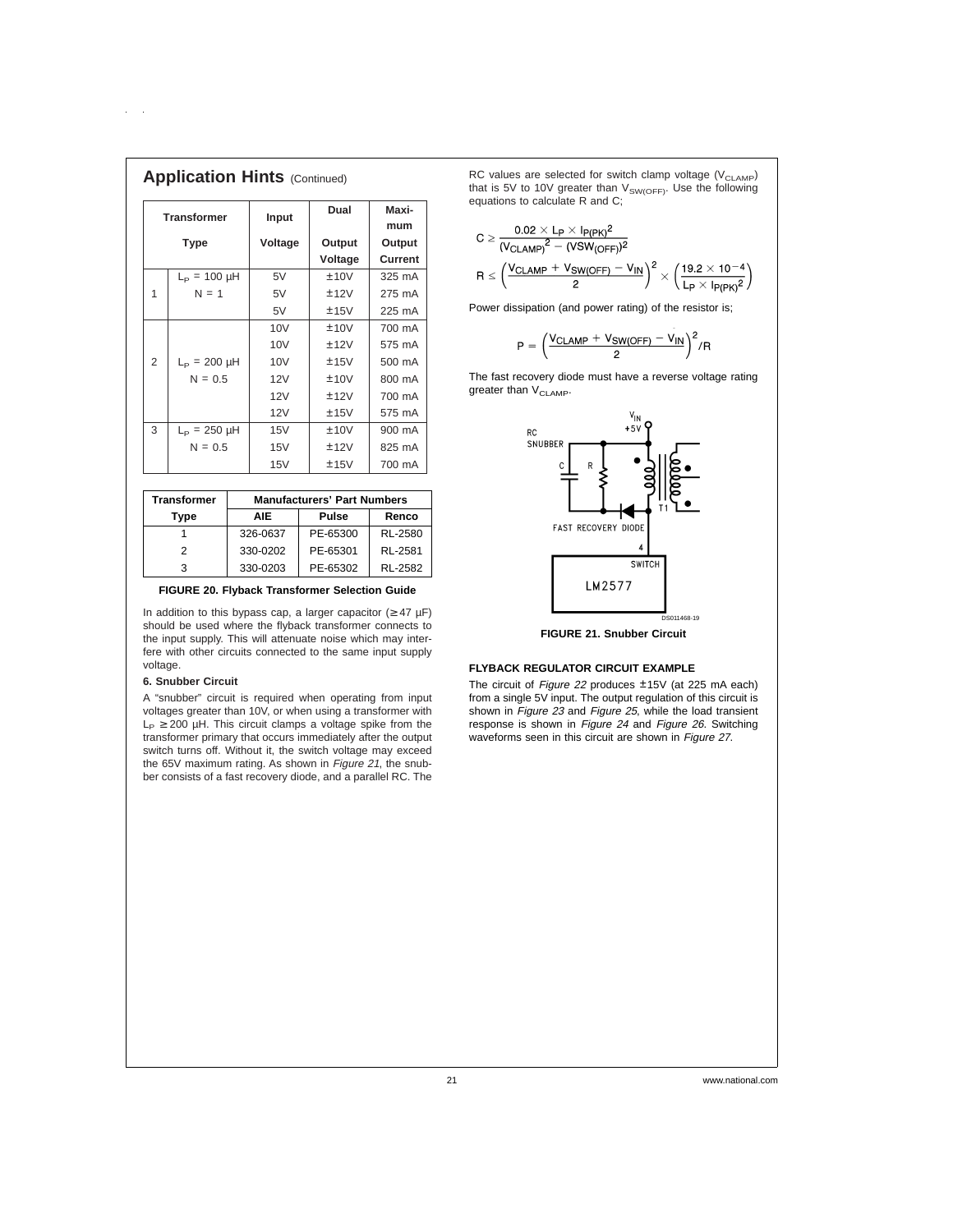

www.national.com 22

 $\bar{z}$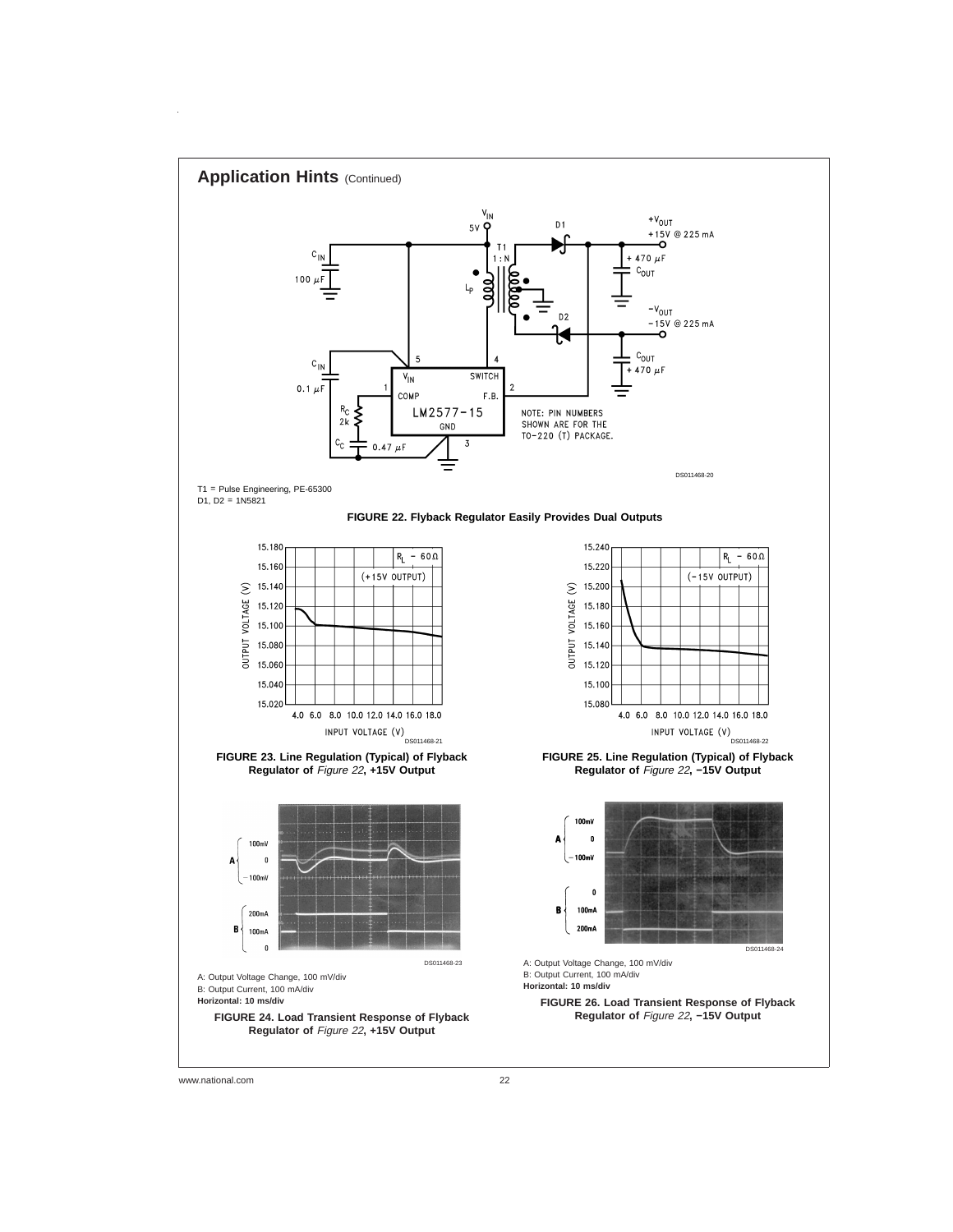

 $\hat{\boldsymbol{\theta}}$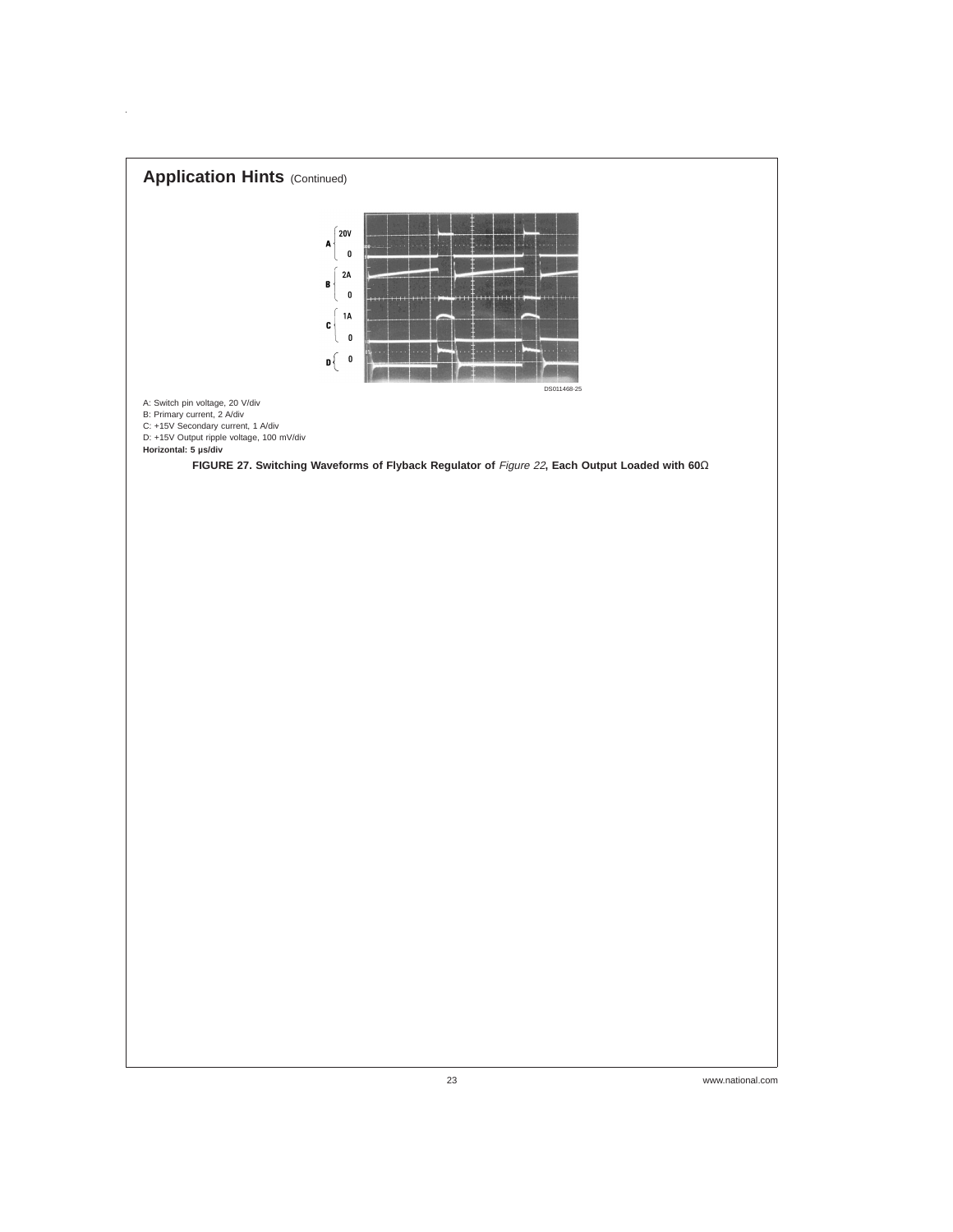

www.national.com 24

 $\hat{\boldsymbol{\alpha}}$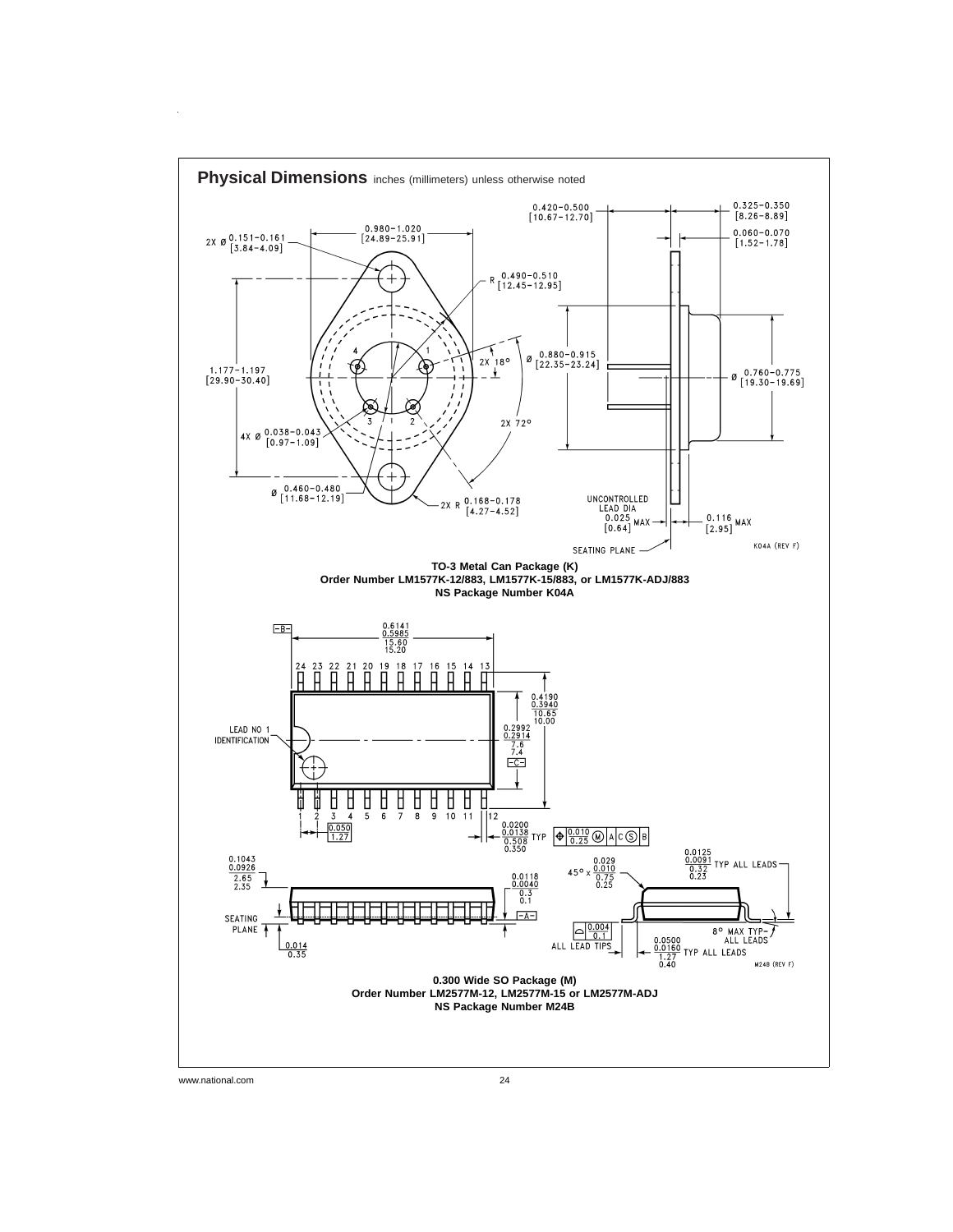

 $\hat{\boldsymbol{\theta}}$ 

25 www.national.com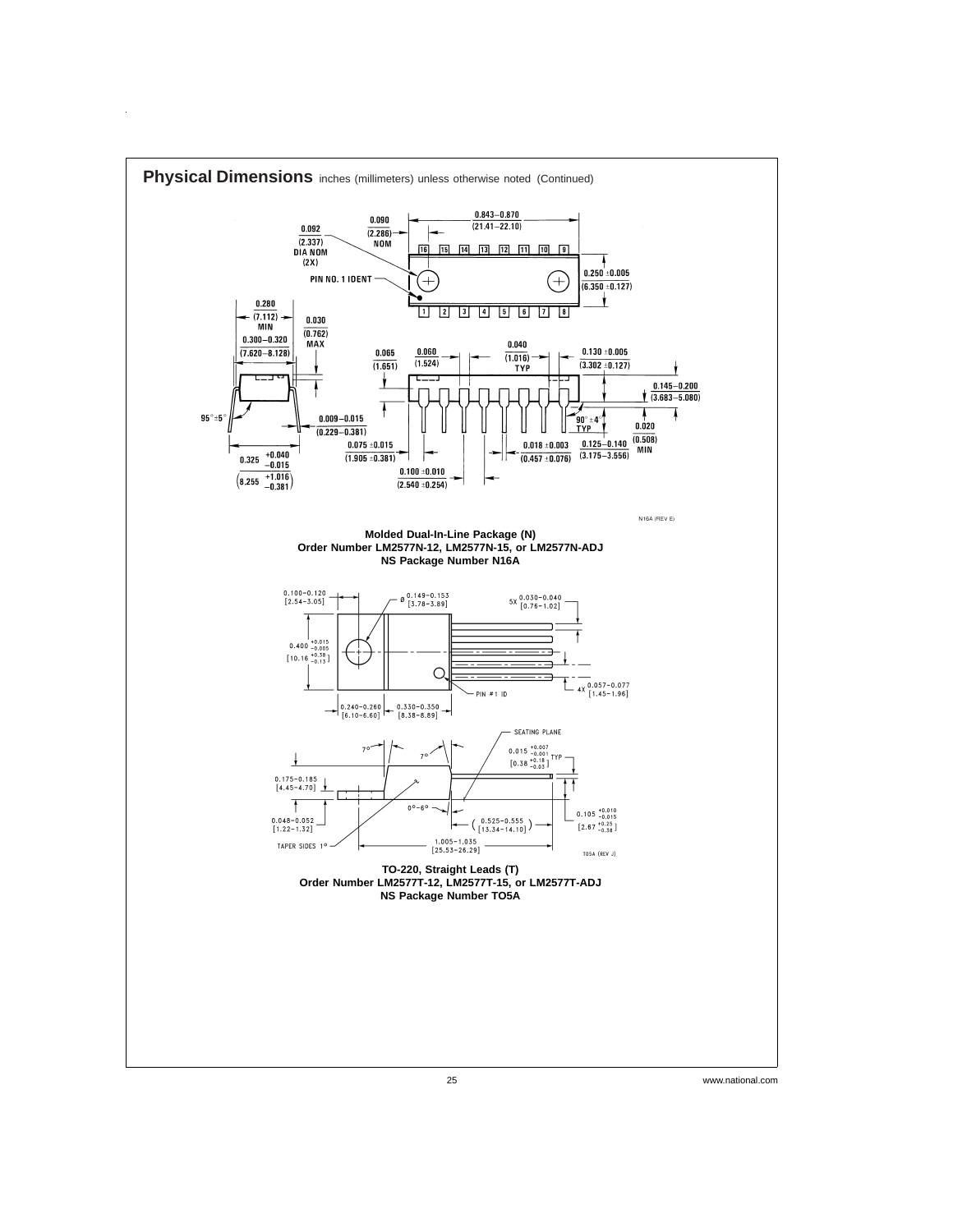

 $\hat{\mathcal{A}}$